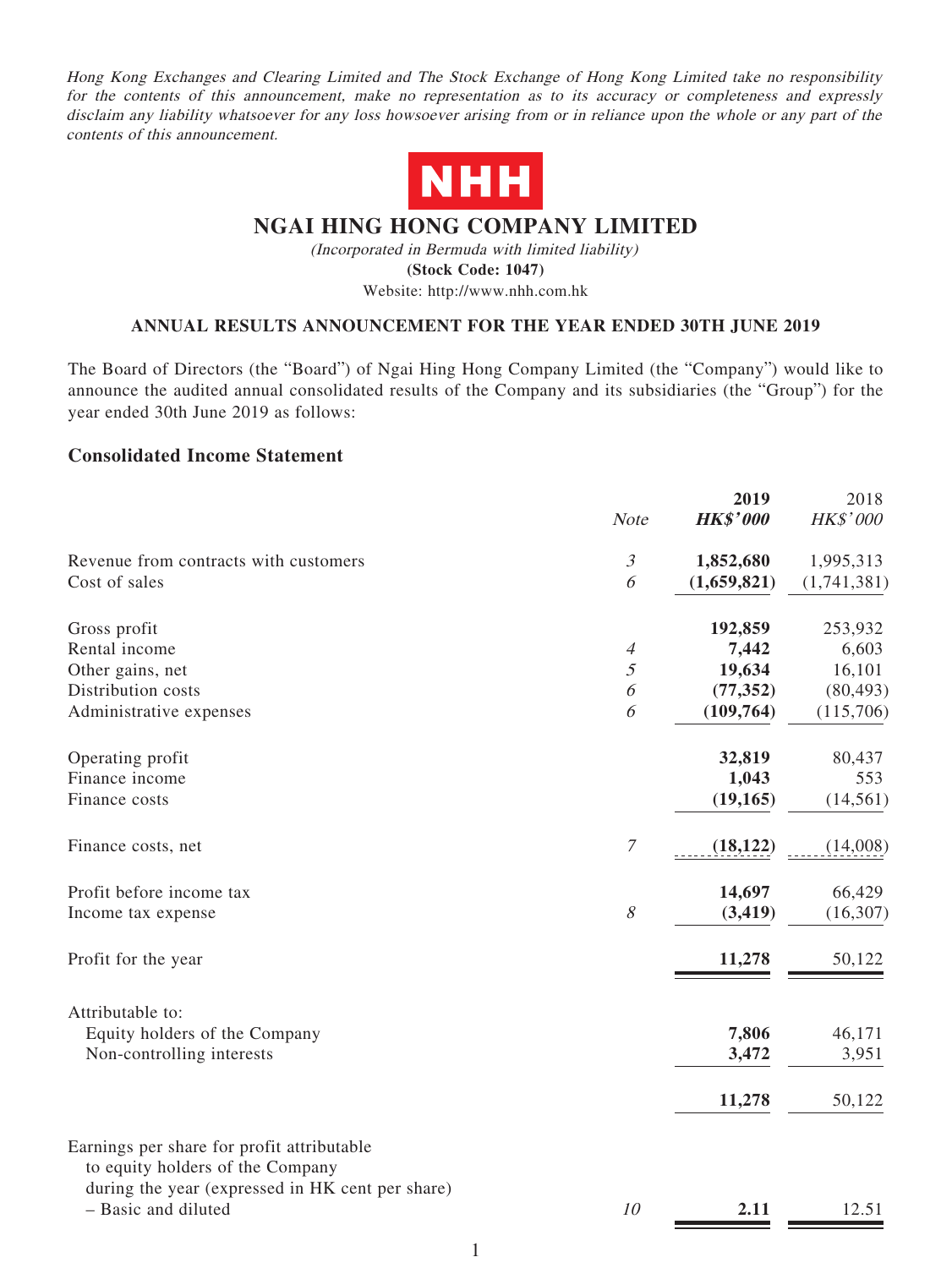# **Consolidated Statement of Comprehensive Income**

|                                                                                                      | 2019<br><b>HK\$'000</b> | 2018<br><b>HK\$'000</b> |
|------------------------------------------------------------------------------------------------------|-------------------------|-------------------------|
| Profit for the year                                                                                  | 11,278                  | 50,122                  |
| Other comprehensive (loss)/income:                                                                   |                         |                         |
| Item that will not be reclassified subsequently to income statement:                                 |                         |                         |
| Revaluation gain on property, plant and                                                              |                         |                         |
| equipment upon transfer to investment properties, net of tax                                         | 1,687                   |                         |
| Fair value loss of financial asset at                                                                |                         |                         |
| fair value through other comprehensive income                                                        | (323)                   |                         |
| Items that may be reclassified subsequently to income statement:<br>Currency translation differences | (21, 336)               | 14,684                  |
| Other comprehensive (loss)/income for the year                                                       | (19,972)                | 14,684                  |
| Total comprehensive (loss)/income for the year                                                       | (8,694)                 | 64,806                  |
| Total comprehensive (loss)/income attributable to:                                                   |                         |                         |
| - Equity holders of the Company                                                                      | (11,746)                | 60,679                  |
| - Non-controlling interests                                                                          | 3,052                   | 4,127                   |
|                                                                                                      | (8,694)                 | 64,806                  |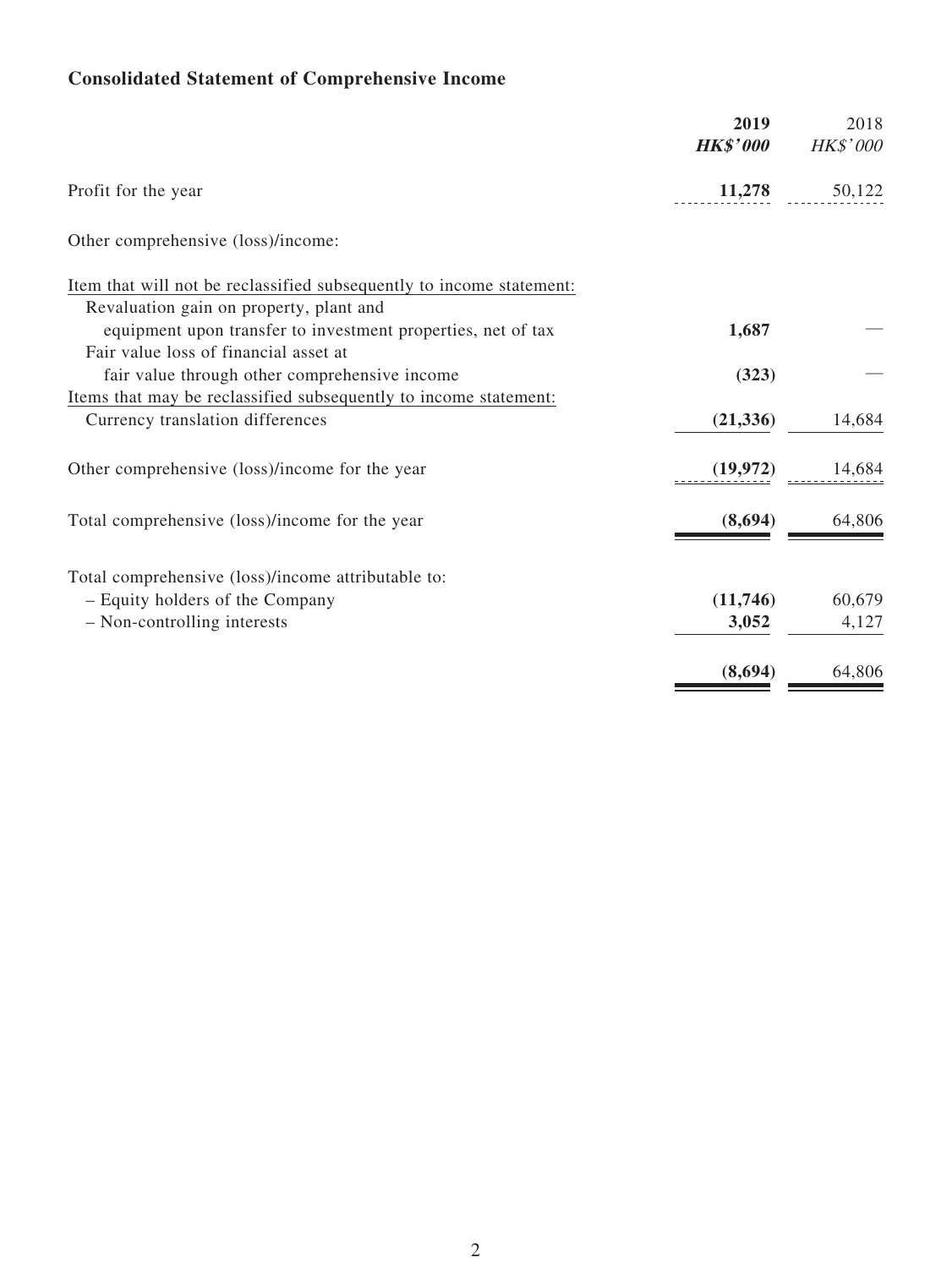# **Consolidated Balance Sheet**

|                                              | <b>Note</b> | 2019<br><b>HK\$'000</b> | 2018<br>HK\$'000 |
|----------------------------------------------|-------------|-------------------------|------------------|
|                                              |             |                         |                  |
| <b>ASSETS</b><br>Non-current assets          |             |                         |                  |
| Property, plant and equipment                |             | 118,278                 | 129,143          |
| Leasehold land and land use rights           |             | 16,000                  | 18,399           |
| Investment properties                        |             | 159,973                 | 141,380          |
| Intangible assets                            |             |                         |                  |
| Financial asset at fair value through other  |             |                         |                  |
| comprehensive income                         |             | 1,677                   |                  |
| Available-for-sale financial asset           |             |                         | 2,000            |
| Deferred income tax assets                   |             | 10,018                  | 7,497            |
| Deposits and prepayments for property, plant |             |                         |                  |
| and equipment and renovation costs           |             | 1,503                   | 3,635            |
|                                              |             |                         |                  |
|                                              |             | 307,449                 | 302,054          |
| Current assets                               |             |                         |                  |
| Inventories                                  |             | 319,251                 | 290,158          |
| Trade and bills receivables                  | 11          | 234,446                 | 284,292          |
| Other receivables, prepayments and deposits  |             | 29,431                  | 19,466           |
| Income tax recoverable                       |             | 560                     | 110              |
| Restricted bank deposits                     |             | 35,135                  | 35,799           |
| Cash and bank balances                       |             | 93,601                  | 117,716          |
|                                              |             | 712,424                 | 747,541          |
| Total assets                                 |             | 1,019,873               | 1,049,595        |
|                                              |             |                         |                  |
| <b>EQUITY</b>                                |             |                         |                  |
| Capital and reserves attributable to the     |             |                         |                  |
| Company's equity holders                     |             |                         |                  |
| Share capital                                |             | 36,920                  | 36,920           |
| Share premium                                |             | 62,466                  | 62,466           |
| Other reserves                               |             | 37,302                  | 57,948           |
| Retained earnings                            |             | 352,031                 | 351,881          |
|                                              |             | 488,719                 | 509,215          |
| Non-controlling interests                    |             | 23,874                  | 24,826           |
| Total equity                                 |             | 512,593                 | 534,041          |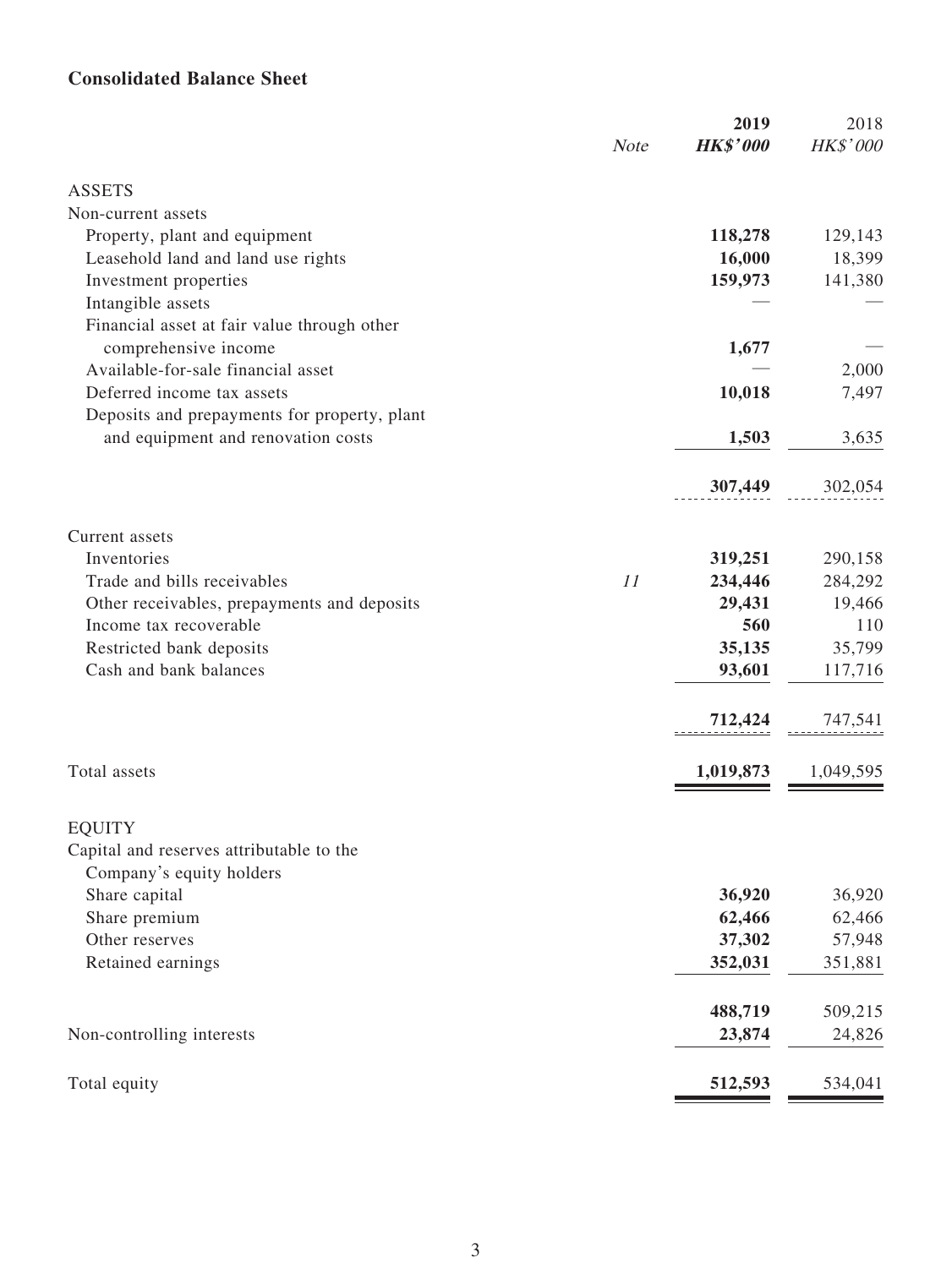|                                                | <b>Note</b> | 2019<br><b>HK\$'000</b> | 2018<br>HK\$'000 |
|------------------------------------------------|-------------|-------------------------|------------------|
| <b>LIABILITIES</b>                             |             |                         |                  |
| Non-current liabilities                        |             |                         |                  |
| Deferred income tax liabilities                |             | 6,723                   | 6,917            |
| Provision for reinstatement costs              |             |                         | 884              |
|                                                |             | 6,723                   | 7,801            |
| <b>Current liabilities</b>                     |             |                         |                  |
| Trade and bills payables                       | 12          | 56,979                  | 86,059           |
| Other payables, deposits received and accruals |             | 28,913                  | 38,213           |
| Bank borrowings                                |             | 406,977                 | 375,529          |
| Derivative financial instruments               |             | 74                      |                  |
| Income tax payable                             |             | 7,614                   | 7,952            |
|                                                |             | 500,557                 | 507,753          |
| Total liabilities                              |             | 507,280                 | 515,554          |
| Total equity and liabilities                   |             | 1,019,873               | 1,049,595        |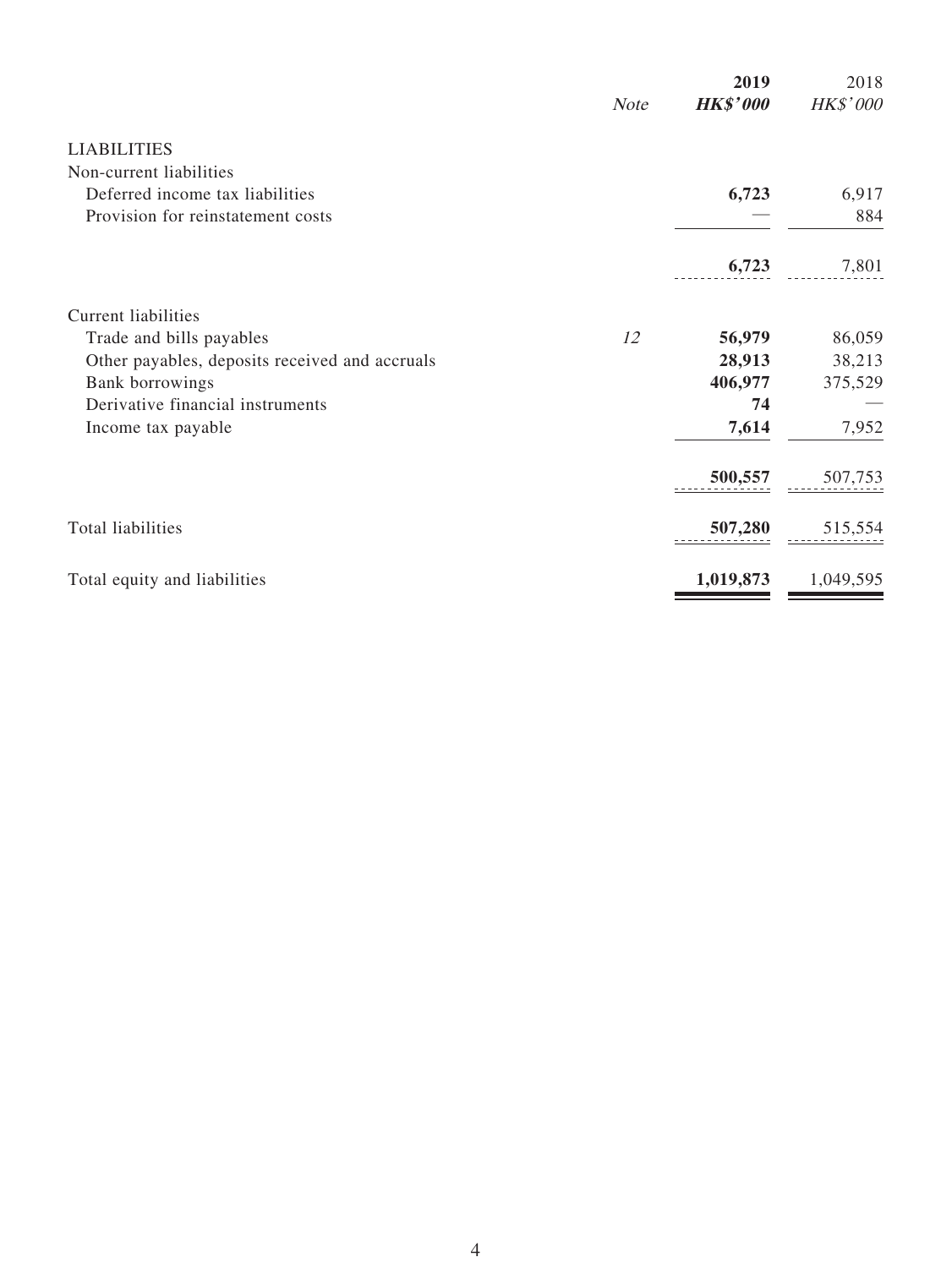### Notes:

### **1. Basis of preparation**

The consolidated financial statements of the Group have been prepared in accordance with all applicable Hong Kong Financial Reporting Standards ("HKFRSs") issues by the Hong Kong Institute of Certified Public Accountants ("HKICPA") and requirements of the Hong Kong Companies Ordinance (Cap. 622). The consolidated financial statements have been prepared under the historical cost convention, as modified by the revaluation of investment properties, available-for-sale financial asset, financial assets and financial liabilities (including derivative instruments) at fair value through profit or loss, which are carried at fair value.

The preparation of financial statements in conformity with HKFRSs requires the use of certain critical accounting estimates. It also requires management to exercise its judgement in the process of applying the Group's accounting policies. The areas involving a higher degree of judgement or complexity, or areas where assumptions and estimates are significant to the consolidated financial statements.

(a) Effect of adopting new standards, amendments to standards and interpretation

| Amendments to HKFRS 2                                                                                         | Classification and Measurement of Share-based Payment<br>Transactions             |
|---------------------------------------------------------------------------------------------------------------|-----------------------------------------------------------------------------------|
| Amendments to HKFRS 4                                                                                         | Applying HKFRS 9 Financial Instruments with HKFRS 4<br><b>Insurance Contracts</b> |
| <b>HKFRS 9</b>                                                                                                | Financial Instruments                                                             |
| HKFRS 15                                                                                                      | Revenue from Contracts with Customers and the related<br>amendments               |
| Amendments to Hong Kong Accounting<br>Standard ("HKAS") 40                                                    | Transfers of Investment Property                                                  |
| Hong Kong International Financial Reporting<br>Interpretations Committee ("HK(IFRIC)")<br>- Interpretation 22 | Foreign Currency Transactions and Advance<br>Consideration                        |
| Annual improvements to<br><b>HKFRSs</b> 2014-2016 cycle                                                       | Amendments to HKFRS 1 and HKAS 28                                                 |

The Group had to change its accounting policies and make certain adjustments following the adoption of HKFRS 9 and HKFRS 15 (Note 2). Most of the other amendments listed above did not have any impact on the amounts recognised in prior periods and are not expected to significantly affect the current or future periods.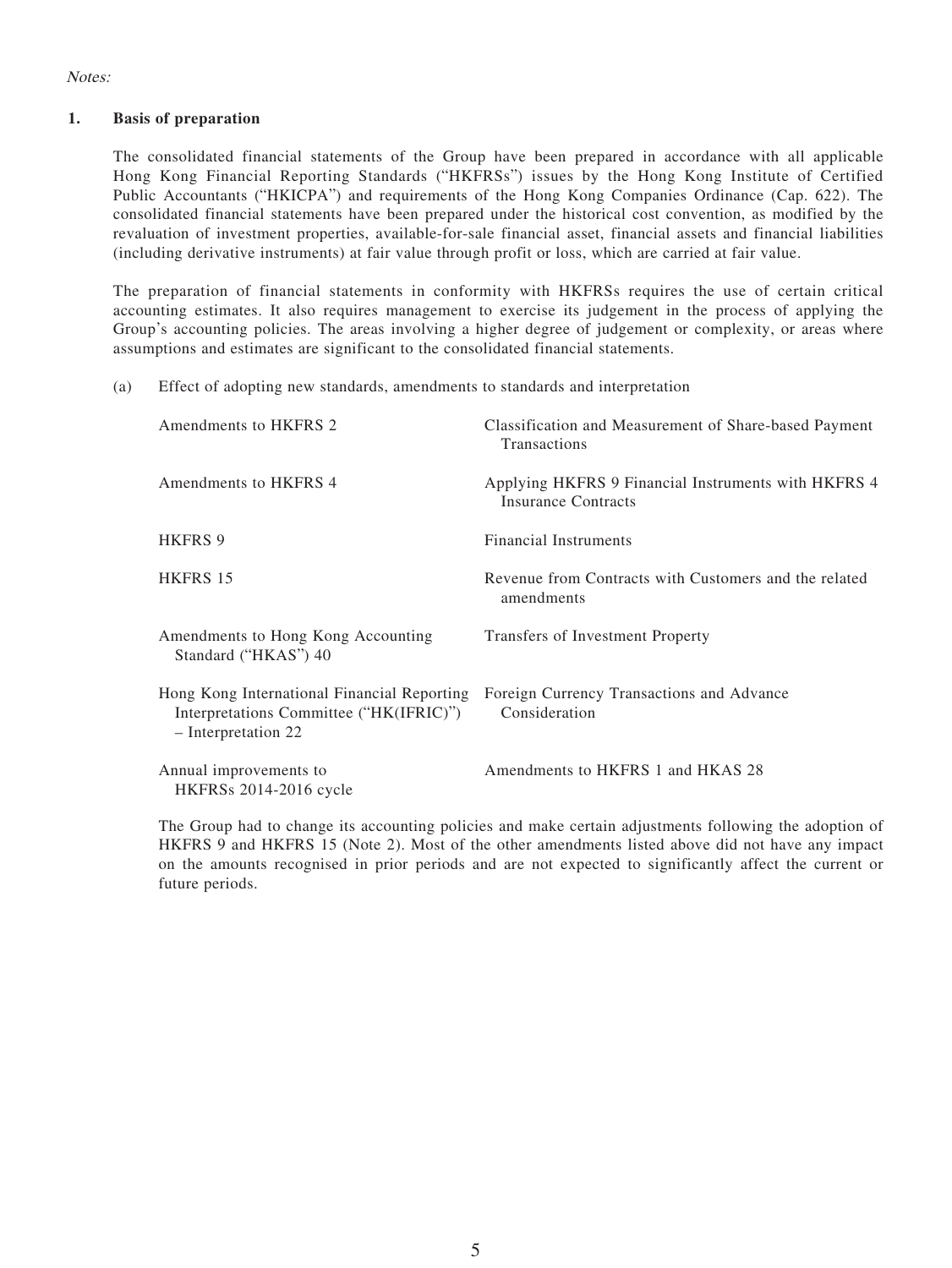(b) The following new standards and amendments to standards have been issued but are not effective for the annual period beginning 1st July 2018 and have not been early adopted:

| Annual improvements to HKFRSs<br>2015-2017 cycle                                                                                                         | Amendments to HKFRS 3, HKFRS 11, HKAS 12<br>and HKAS $231$                                            |
|----------------------------------------------------------------------------------------------------------------------------------------------------------|-------------------------------------------------------------------------------------------------------|
| HKAS <sub>19</sub>                                                                                                                                       | Plan Amendments, Curtailment or Settlement<br>(amendments) $1$                                        |
| HKAS <sub>28</sub>                                                                                                                                       | Long-term Interests in Associates and Joint Ventures<br>(amendments) $1$                              |
| <b>HKFRS 9</b>                                                                                                                                           | Prepayment Features with Negative Compensation<br>(amendments) $1$                                    |
| <b>HKFRS 16</b>                                                                                                                                          | Leases $1$                                                                                            |
| <b>HKFRS 17</b>                                                                                                                                          | Insurance Contracts <sup>3</sup>                                                                      |
| HK (IFRIC) Interpretation 23                                                                                                                             | Uncertainty over Income Tax Treatments <sup>1</sup>                                                   |
| Conceptual Framework for<br>Financial Reporting 2018                                                                                                     | Revised Conceptual Framework for Financial Reporting <sup>2</sup>                                     |
| Amendments to HKAS 1<br>and HKAS 8                                                                                                                       | Definition of Material <sup>2</sup>                                                                   |
| Amendments to HKFRS 10<br>and HKAS 28                                                                                                                    | Sale or Contribution of Assets between an Investor<br>and its Associate or Joint Venture <sup>4</sup> |
| (1)<br>Effective for annual periods beginning on or after 1st January 2019<br>(2)<br>Effective for annual periods beginning on or after 1st January 2020 |                                                                                                       |

(3) Effective for annual periods beginning on or after 1st January 2021

(4) To be determined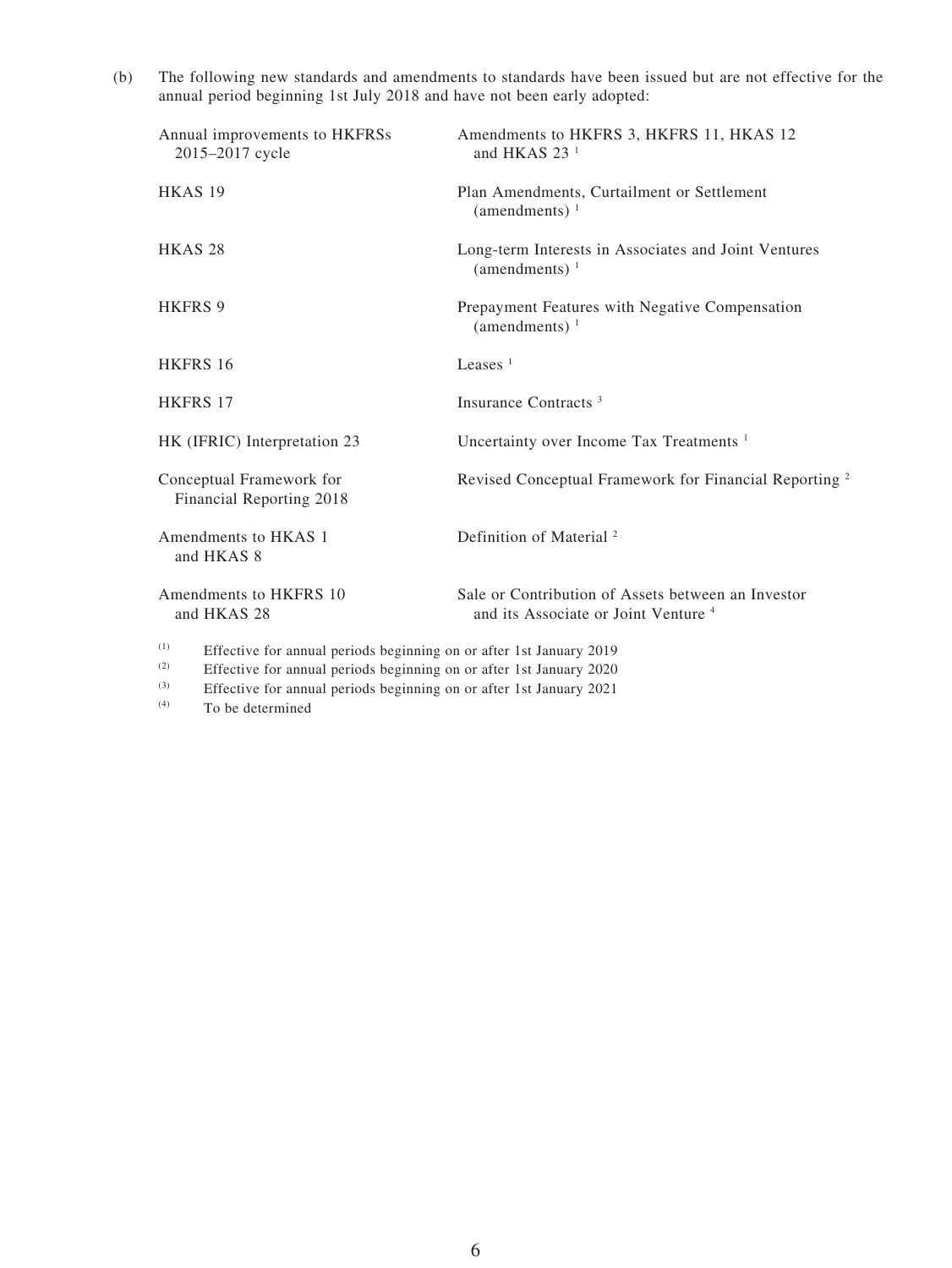The Group completed an assessment of the impact of the new standards and amendments to standards on its results of operations and financial position. However, none of the above new standards and amendments to standards is expected to have a significant effect on the financial statements, except the following set out below:

#### HKFRS 16, Leases

HKFRS 16 was issued in January 2016. It will result in almost all leases being recognised on the consolidated statement of financial position by lessees, as the distinction between operating and finance leases is removed. Under the new standard, an asset (the right to use the leased item) and a financial liability to pay rentals are recognised. The only exceptions are short term and low-value leases.

HKFRS 16 is not expected to impact significantly on the way that lessors account for their rights and obligations under a lease. However, once HKFRS 16 is adopted, lessees will no longer distinguish between finance leases and operating leases. Instead, subject to practical expedients, lessees will account for all leases in a similar way to current finance lease accounting, i.e. at the commencement date of the lease the lessee will recognise and measure a lease liability at the present value of the minimum future lease payments and will recognise a corresponding "right-of-use" asset. After initial recognition of this asset and liability, the lessee will recognise interest expense accrued on the outstanding balance of the lease liability, and the depreciation of the right-of-use asset, instead of the current policy of recognising rental expenses incurred under operating leases on a systematic basis over the lease term. As a practical expedient, the lessee can elect not to apply this accounting model to short-term leases (i.e. where the lease term is 12 months or less) and to leases of low-value assets, in which case the rental expenses would continue to be recognised on a systematic basis over the lease term.

HKFRS 16 will primarily affect the Group's accounting as a lessee of leases for properties, plant and equipment which are currently classified as operating leases. The application of the new accounting model is expected to lead to an increase in both assets and liabilities and to impact on the timing of the expense recognition in the consolidated income statement over the period of the lease.

As at 30th June 2019, the Group's future minimum lease payments under non-cancellable operating leases amount to HK\$9,156,000. Of these commitments, HK\$1,227,000 relate to short-term and low value leases which will both be recognised on a straight-line basis as expense in profit or loss.

For the remaining lease commitments, the Group expects to recognise right-of-use assets and lease liabilities of HK\$7,315,000 on 1st July 2019. Overall net current assets will be HK\$3,551,000 lower due to the presentation of a portion of the liability as a current liability.

The Group will apply the standard from its mandatory adoption date of 1st July 2019. The Group intends to apply the simplified transition approach and will not restate comparative amounts for the year prior to the first adoption.

There are no other new, amended or revised standards that are not yet effective that are expected to have any impact on the Group in the current or future reporting periods and on foreseeable future transactions.

#### **2. Change in accounting policies**

This note explains the impact of the adoption of HKFRS 9 "Financial Instruments" and HKFRS 15 "Revenue from Contracts with Customers" on the Group's consolidated financial statements.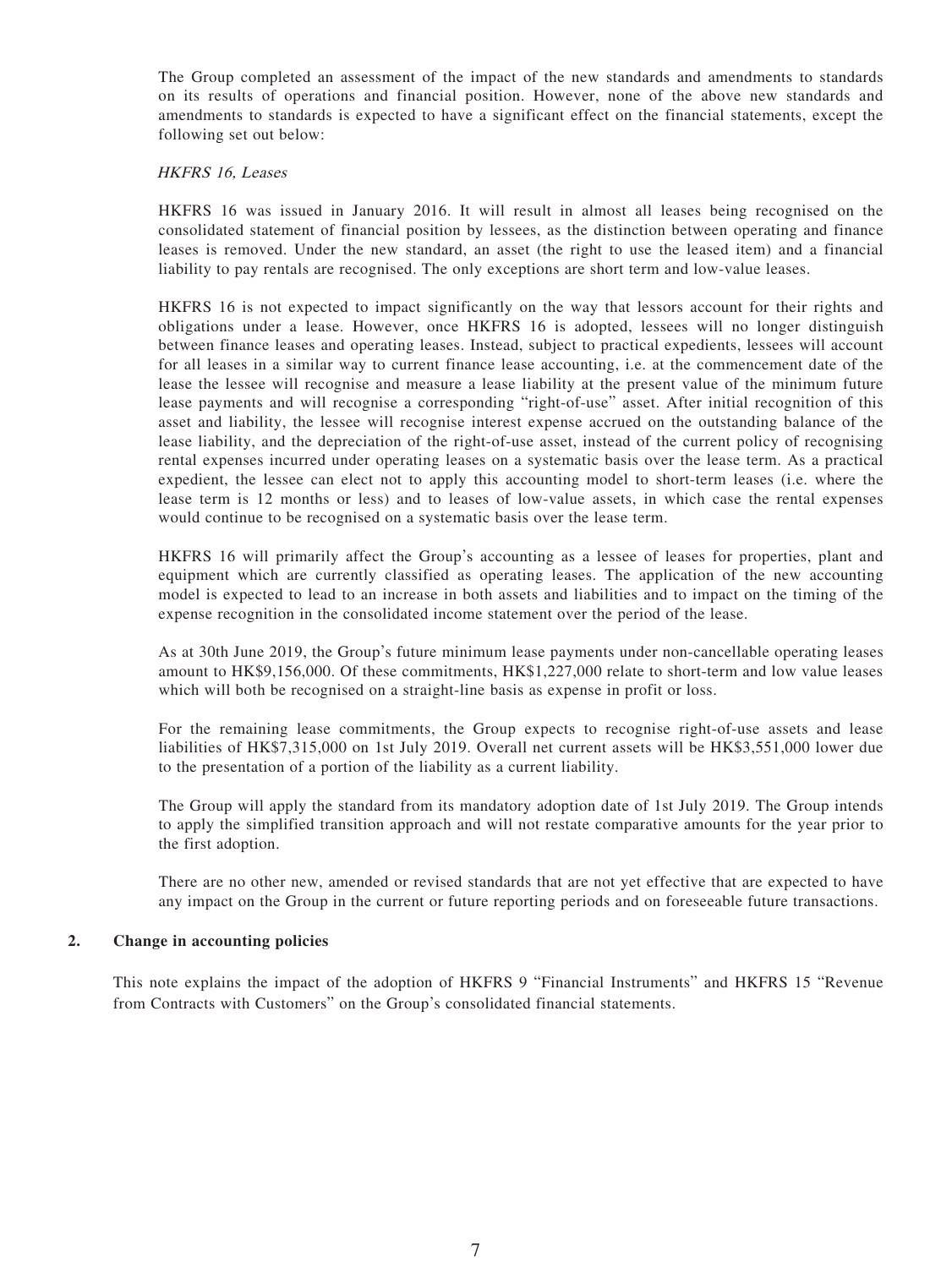#### (a) Impact on the financial statements

The following tables show the adjustments recognised for each individual line item. Line items that were not affected by the changes have not been included.

|                                                                               | 30th June 2018,<br>as originally<br>presented<br><b>HK\$'000</b> | <b>HKFRS 9</b><br><b>HK\$'000</b> | <b>HKFRS 15</b><br><b>HK\$'000</b> | 1st July 2018,<br>restated<br><b>HK\$'000</b> |
|-------------------------------------------------------------------------------|------------------------------------------------------------------|-----------------------------------|------------------------------------|-----------------------------------------------|
| Consolidated balance sheet (extracted)                                        |                                                                  |                                   |                                    |                                               |
| Non-current assets<br>Available-for-sale ("AFS")                              |                                                                  |                                   |                                    |                                               |
| financial asset                                                               | 2,000                                                            | (2,000)                           |                                    |                                               |
| Financial asset at fair value through<br>other comprehensive income ("FVOCI") |                                                                  | 2,000                             |                                    | 2,000                                         |
| Deferred income tax assets                                                    | 7,497                                                            | 84                                |                                    | 7,581                                         |
| Current assets                                                                |                                                                  |                                   |                                    |                                               |
| Trade and bills receivables                                                   | 284,292                                                          | (367)                             |                                    | 283,925                                       |
| Non-current liabilities                                                       |                                                                  |                                   |                                    |                                               |
| Deferred income tax liabilities                                               | 6,917                                                            | (6)                               |                                    | 6,911                                         |
| Current liabilities                                                           |                                                                  |                                   |                                    |                                               |
| Other payables, deposit<br>received and accruals -                            |                                                                  |                                   |                                    |                                               |
| contract liabilities                                                          | 6,613                                                            |                                   | (6,613)                            |                                               |
| Other payables, deposit received and<br>accruals - deposit received           |                                                                  |                                   | 6,613                              | 6,613                                         |
| Equity                                                                        |                                                                  |                                   |                                    |                                               |
| Retained earnings                                                             | 351,881                                                          | (272)                             |                                    | 351,609                                       |
| Non-controlling interest                                                      | 24,826                                                           | (5)                               |                                    | 24,821                                        |
| AFS financial asset reserve                                                   | 1,310                                                            | (1,310)                           |                                    |                                               |
| Financial asset at FVOCI reserve                                              |                                                                  | 1,310                             |                                    | 1,310                                         |

### (b) HKFRS 9, Financial Instruments

HKFRS 9 replaces the provisions of HKAS 39 that relate to the recognition, classification and measurement of financial assets and financial liabilities, derecognition of financial instruments, impairment of financial assets and hedge accounting. The adoption of HKFRS 9 from 1st July 2018 resulted in changes in accounting policies and adjustments to the amounts recognised in the consolidated financial statements. In accordance with the transitional provisions in HKFRS 9 (7.2.15) and (7.2.26), comparative figures have not been restated.

### (i) Classification and measurement

The Group elected to present in other comprehensive income ("OCI") changes in the fair value of its equity investments previously classified as AFS financial asset, because these investments are held as long-term strategic investments that are not expected to be sold in the short to medium term. As a result, an asset with a fair value of HK\$2,000,000 was reclassified from AFS financial asset to financial asset at FVOCI and accumulated fair value gains of HK\$1,310,000 were reclassified from the AFS financial asset reserve to the financial asset at FVOCI reserve on 1st July 2018.

There is no impact on the Group's accounting for financial liabilities.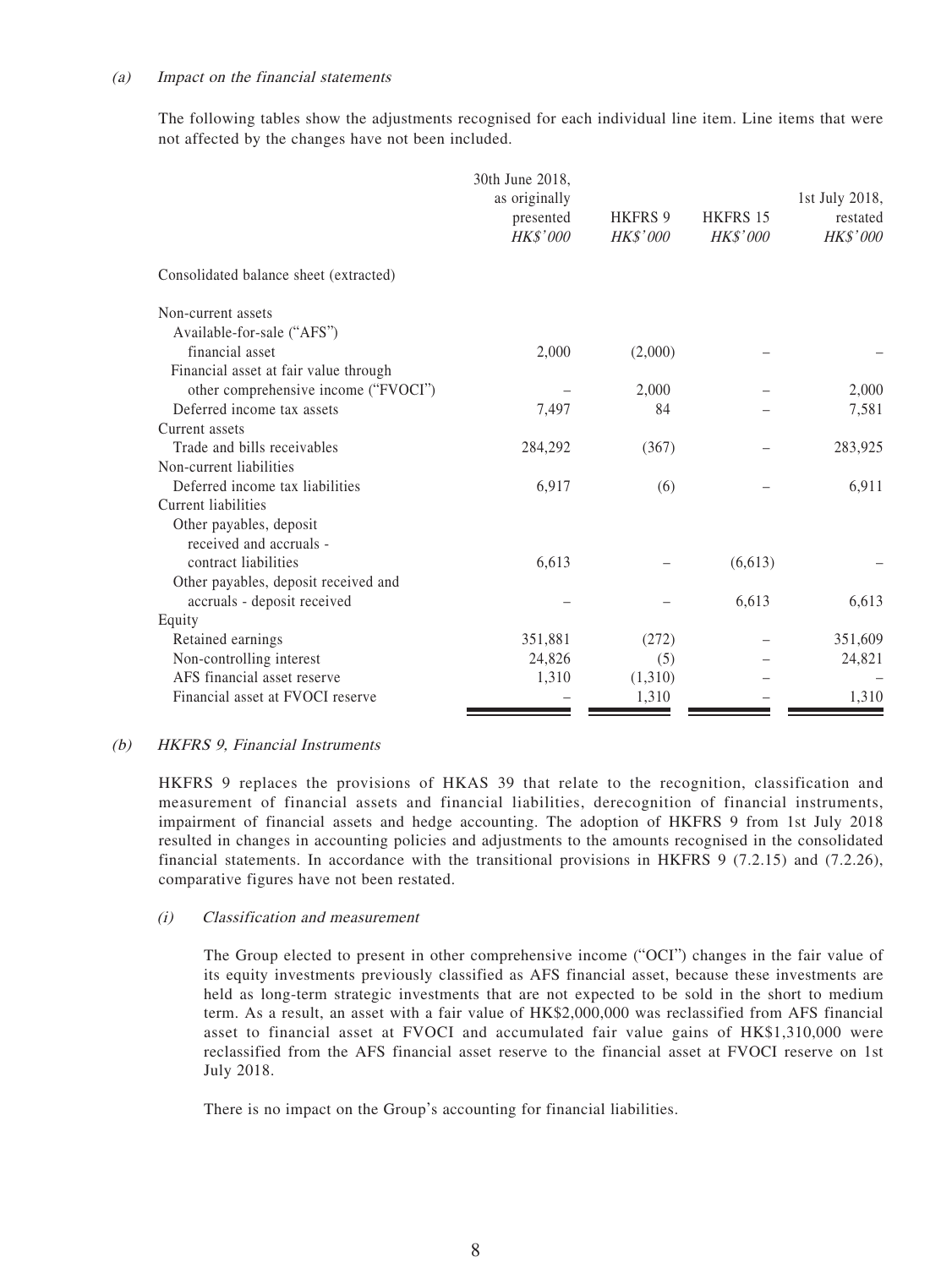#### (ii) Impairment of financial assets

The Group has two types of financial assets that are subject to the new expected credit loss ("ECL") model of the HKFRS 9:

- Trade receivables; and
- Other financial assets at amortised cost

The Group was required to revise its impairment methodology under HKFRS 9 for each of these classes of assets. The impact of the change in impairment methodology on the Group's retained earnings and equity is disclosed in the table in Note 2(a) above.

While short-term deposits and cash and cash equivalents are also subject to the impairment requirements of HKFRS 9, the identified impairment loss was immaterial.

Trade receivables

The Group applies the HKFRS 9 simplified approach to measuring expected credit losses which uses a lifetime expected provision for impairment for all trade receivables.

To measure the expected credit losses, trade receivables have been grouped based on shared credit risk characteristics and the days past due. On that basis, the loss allowance on trade receivables as at 1st July 2018 was determined.

The loss allowance on trade receivables are based on assumptions about risk of default and expected loss rates. The Group uses judgement in making these assumptions and selecting the inputs to the impairment calculation, based on the Group's past histories, existing market conditions as well as forward looking estimates at the end of each reporting period.

The loss allowance on trade receivables as at 30th June 2018 reconcile to the opening provision for impairment on 1st July 2018 as follows:

| Loss allowance on<br>trade receivables<br><i>HK\$'000</i> |
|-----------------------------------------------------------|
| (4,389)<br>(367)                                          |
| (4,756)                                                   |
|                                                           |

Other financial assets at amortised cost

Other financial assets at amortised cost include bills and other receivables. The Group has assessed the expected credit loss model apply to the bills and other receivables as at 1st July 2018 and the change in impairment methodologies has no impact on the Group's consolidated financial statements and the opening loss allowance is not restated in this respect.

#### (c) HKFRS 15, Revenue from contracts with customers

HKFRS 15, "Revenue from contracts with customers" deals with revenue recognition and establishes principles for reporting useful information to users of financial statements about the nature, amount, timing and uncertainty of revenue and cash flows arising from an entity's contracts with customers. Revenue is recognised when a customer obtains control of a good or service and thus has the ability to direct the use and obtain the benefits from the good or service. The standard replaces HKAS 18 "Revenue" and HKAS 11 "Construction contracts" and related interpretations.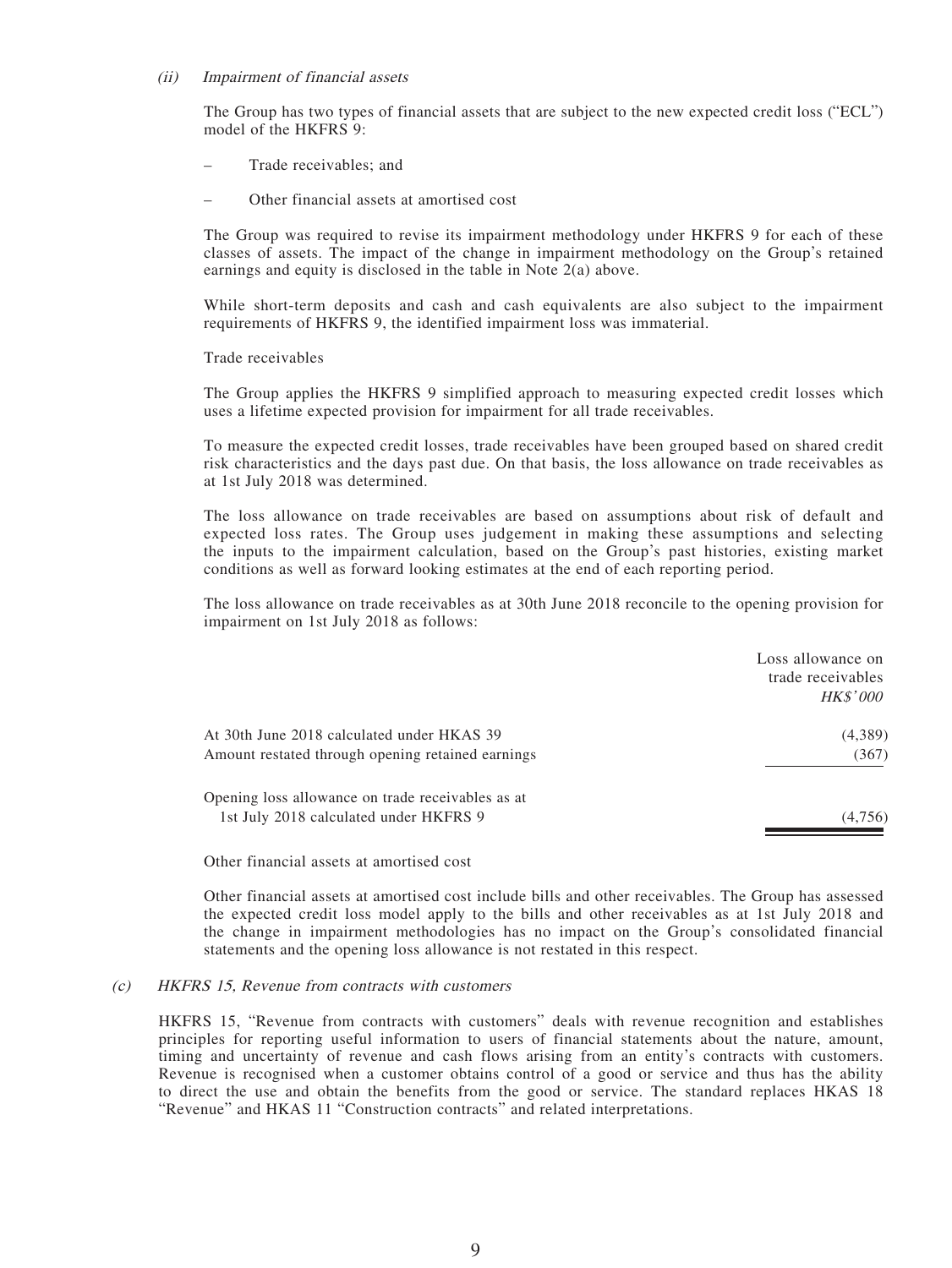The Group has adopted HKFRS 15 from 1st July 2018 which resulted in changes in accounting policies and adjustments to the amounts recognised in the consolidated financial statements. In accordance with the transition provisions of HKFRS 15, the Group has adopted the modified retrospective application, under which the cumulative effect of the initial application is adjusted to the opening balance of retained profits on 1st July 2018 and no comparative figures are restated.

HKFRS 15 replaces the provisions of HKAS 18, which resulted in changes in presentation of contract assets and contract liabilities. As at 1st July 2018, deposits received of HK\$6,613,000 has been reclassified as contract liabilities, included in other payable and accruals.

The adoption of HKFRS 15 has no material impact to the Group's consolidated financial statements other than changes in disclosures.

#### **3. Revenue from contracts with customers and segment information**

|                                                  | 2019<br><b>HK\$'000</b> | 2018<br><b>HK\$'000</b> |
|--------------------------------------------------|-------------------------|-------------------------|
| Revenue from contracts with customers            |                         |                         |
| Sales of goods<br>Provision of logistic services | 1,852,680               | 1,994,880<br>433        |
|                                                  |                         |                         |
|                                                  | 1,852,680               | 1,995,313               |

The Group derived revenue from the sales of goods at a point in time.

### **Liabilities related to contract with customers**

The Group has recognised the following liabilities related to contracts with customers:

|                                                               | As at<br>30th June<br>2019<br><b>HK\$'000</b> |
|---------------------------------------------------------------|-----------------------------------------------|
| Contract liabilities, included in other payables and accruals | 4,053                                         |

The following table shows how much of the revenue recognised in the current reporting period relates to carried-forward contract liabilities.

|                                                                                                          | 2019<br><b>HK\$'000</b> |
|----------------------------------------------------------------------------------------------------------|-------------------------|
| Revenue recognised that was included in the contract liabilities balance at<br>the beginning of the year | 6.613                   |

There are no unsatisfied nor partially unsatisfied performance obligation that has an original expected duration of one year or more.

The Group is principally engaged in the manufacturing and trading of plastic materials, pigments, colorants, compounded plastic resins and engineering plastic products.

The chief operating decision-maker ("CODM") has been identified as the Executive Directors of the Company. Management has determined the operating segments based on the reports reviewed by the CODM that are used to assess performance and allocate resources. The CODM considers the business from the operations nature and the type of products perspective, including the trading of plastic materials ("Trading"), manufacturing and sale of colorants, pigments and compounded plastic resins ("Colorants"), manufacturing and sale of engineering plastic products ("Engineering plastics") and other business activities ("Others").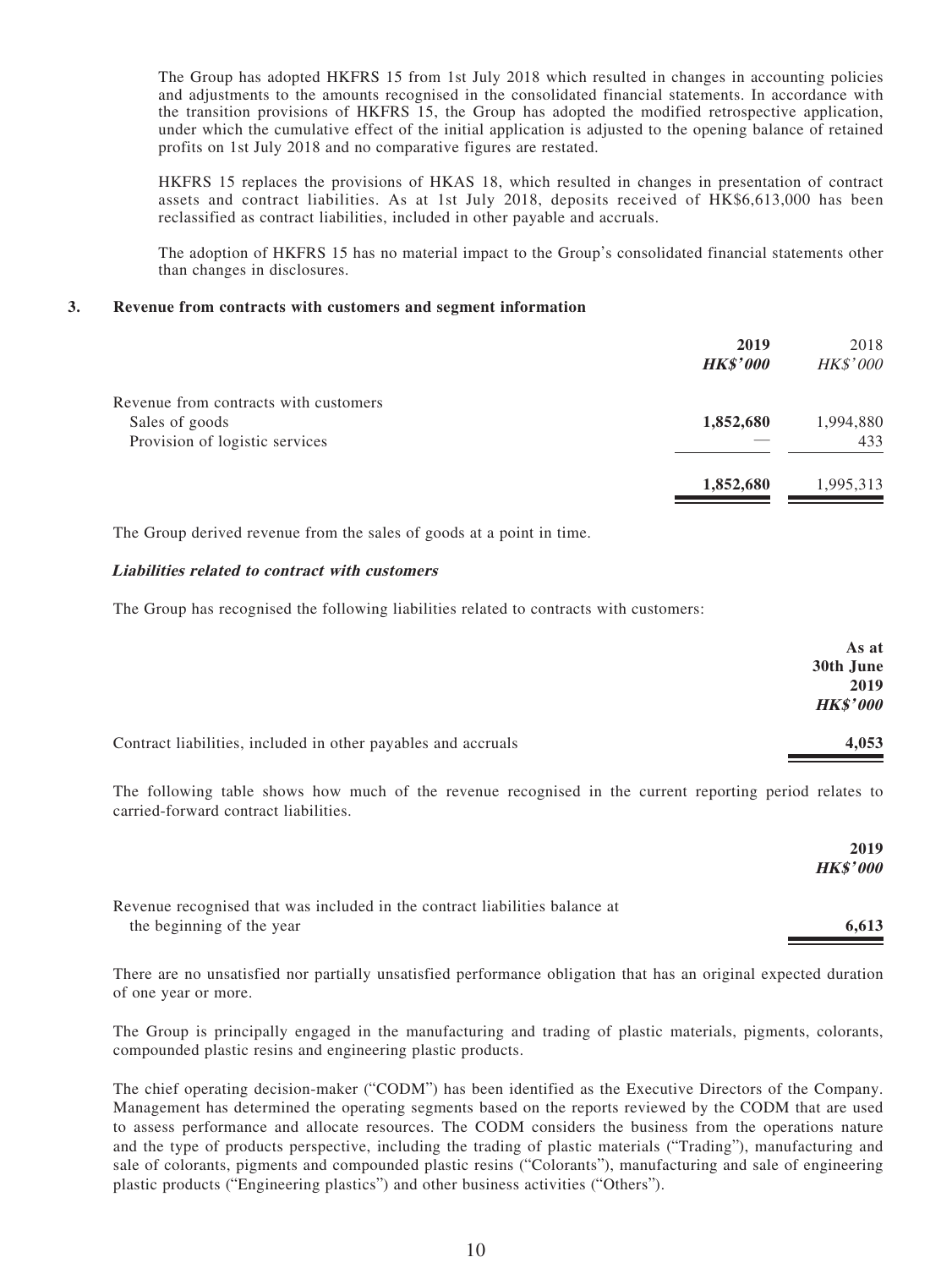Each of the Group's operating segments represents a strategic business unit that is managed by different business unit leaders. Inter-segment transactions are entered into under the normal commercial terms and conditions that would also be available to unrelated third parties. Information provided to the CODM is measured in a manner consistent with that in the consolidated financial statements.

The CODM assesses the performance of the operating segments based on a measure of revenue and operating profit including corporate expenses, which is in a manner consistent with that of the consolidated financial statements.

The segment information provided to the CODM for the reportable segments for the year ended 30th June 2019 is as follows:

|                                                         | <b>Engineering</b>                |                                     |                             |                                  |                          |
|---------------------------------------------------------|-----------------------------------|-------------------------------------|-----------------------------|----------------------------------|--------------------------|
|                                                         | <b>Trading</b><br><b>HK\$'000</b> | <b>Colorants</b><br><b>HK\$'000</b> | plastics<br><b>HK\$'000</b> | <b>Others</b><br><b>HK\$'000</b> | Group<br><b>HK\$'000</b> |
| Turnover                                                |                                   |                                     |                             |                                  |                          |
| - Gross revenue                                         | 1,392,245                         | 299,667                             | 218,008                     |                                  | 1,909,920                |
| - Inter-segment revenue                                 | (55, 143)                         | (1,963)                             | (134)                       |                                  | (57, 240)                |
| Revenue from external customers                         | 1,337,102                         | 297,704                             | 217,874                     |                                  | 1,852,680                |
| Operating (loss)/profit                                 | (12, 857)                         | 15,365                              | 19,130                      | 11,181                           | 32,819                   |
| Finance income                                          | 104                               | 934                                 | 5                           |                                  | 1,043                    |
| Finance costs                                           | (16, 242)                         | (1,227)                             | (1,508)                     | (188)                            | (19, 165)                |
| (Loss)/profit before income tax                         | (28,995)                          | 15,072                              | 17,627                      | 10,993                           | 14,697                   |
| Other information:                                      |                                   |                                     |                             |                                  |                          |
| Additions to non-current assets                         |                                   |                                     |                             |                                  |                          |
| (other than financial instruments                       |                                   |                                     |                             |                                  |                          |
| and deferred tax assets)                                | 732                               | 3,461                               | 5,058                       | 76                               | 9,327                    |
| Depreciation of property,                               |                                   |                                     |                             |                                  |                          |
| plant and equipment                                     | 922                               | 7,933                               | 9,043                       | 516                              | 18,414                   |
| Amortisation of leasehold land                          |                                   |                                     |                             |                                  |                          |
| and land use rights                                     | 357                               | 186                                 | 32                          | 78                               | 653                      |
| Provision for impairment of                             |                                   |                                     |                             |                                  |                          |
| inventories, net                                        | 4,074                             | 45                                  | 24                          | 741                              | 4,884                    |
| Loss allowance on trade receivables                     | 114                               | 10                                  | 10                          | (8)                              | 126                      |
| Fair value gains on derivative<br>financial instruments | (1,695)                           |                                     |                             |                                  | (1,695)                  |
| Fair value losses/(gains) on                            |                                   |                                     |                             |                                  |                          |
| investment properties                                   | 405                               | (1, 364)                            |                             | (15,050)                         | (16,009)                 |
|                                                         |                                   |                                     |                             |                                  |                          |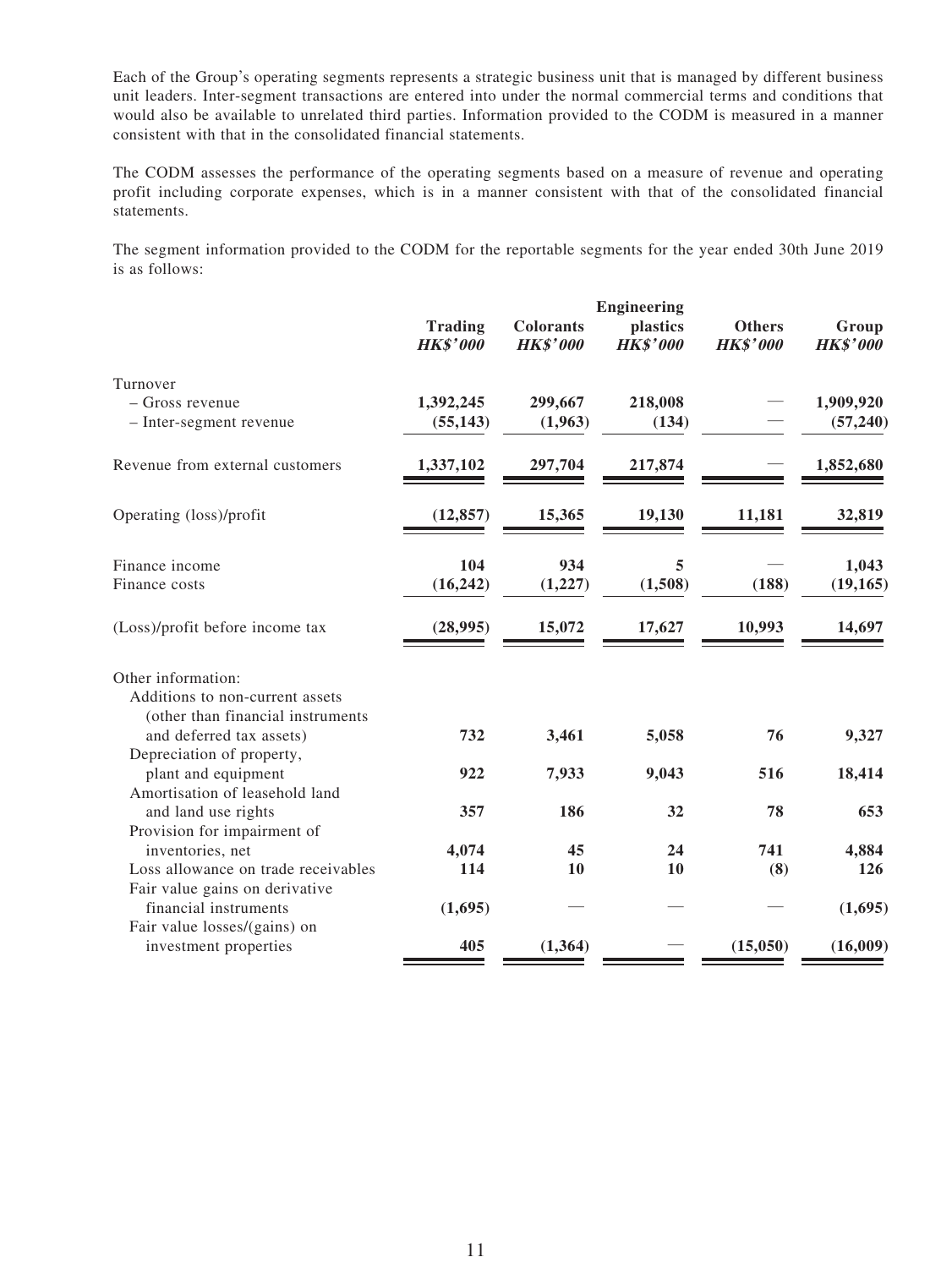The segment information provided to the CODM for the reportable segments as at 30th June 2019 is as follows:

|                                          | <b>Engineering</b>                |                                     |                                    |                                  |                          |
|------------------------------------------|-----------------------------------|-------------------------------------|------------------------------------|----------------------------------|--------------------------|
|                                          | <b>Trading</b><br><b>HK\$'000</b> | <b>Colorants</b><br><b>HK\$'000</b> | <i>plastics</i><br><b>HK\$'000</b> | <b>Others</b><br><b>HK\$'000</b> | Group<br><b>HK\$'000</b> |
| Segment assets                           | 431,322                           | 301,566                             | 143,505                            | 143,480                          | 1,019,873                |
| Total assets                             |                                   |                                     |                                    |                                  | 1,019,873                |
| Segment liabilities<br><b>Borrowings</b> | (55, 540)<br>(357, 672)           | (27,072)<br>(23, 275)               | (13,735)<br>(26, 030)              | (3,956)                          | (100, 303)<br>(406, 977) |
| <b>Total liabilities</b>                 | (413, 212)                        | (50, 347)                           | (39,765)                           | (3,956)                          | (507, 280)               |

The segment information provided to the CODM for the reportable segments for the year ended 30th June 2018 is as follows:

|                                                               |                     |                       | Engineering          |                    |                   |
|---------------------------------------------------------------|---------------------|-----------------------|----------------------|--------------------|-------------------|
|                                                               | Trading<br>HK\$'000 | Colorants<br>HK\$'000 | plastics<br>HK\$'000 | Others<br>HK\$'000 | Group<br>HK\$'000 |
| Turnover                                                      |                     |                       |                      |                    |                   |
| - Gross revenue                                               | 1,491,695           | 327,781               | 239,759              | 441                | 2,059,676         |
| - Inter-segment revenue                                       | (60, 217)           | (3,051)               | (1,087)              | (8)                | (64, 363)         |
| Revenue from external customers                               | 1,431,478           | 324,730               | 238,672              | 433                | 1,995,313         |
| Operating profit                                              | 37,138              | 12,536                | 25,258               | 5,505              | 80,437            |
| Finance income                                                | 95                  | 444                   | 14                   |                    | 553               |
| Finance costs                                                 | (11, 539)           | (1, 247)              | (1,570)              | (205)              | (14, 561)         |
| Profit before income tax                                      | 25,694              | 11,733                | 23,702               | 5,300              | 66,429            |
| Other information:                                            |                     |                       |                      |                    |                   |
| Additions to non-current assets                               |                     |                       |                      |                    |                   |
| (other than financial instruments<br>and deferred tax assets) | 827                 | 12,352                | 11,150               | 422                | 24,751            |
| Depreciation of property,                                     |                     |                       |                      |                    |                   |
| plant and equipment                                           | 877                 | 6,763                 | 8,655                | 513                | 16,808            |
| Amortisation of leasehold land                                |                     |                       |                      |                    |                   |
| and land use rights                                           | 374                 | 195                   | 32                   | 78                 | 679               |
| Provision for impairment of                                   |                     |                       |                      |                    |                   |
| inventories, net                                              | 323                 | 2,171                 | 1,005                |                    | 3,499             |
| Loss allowance on trade receivables                           |                     | 58                    |                      | 1,130              | 1,188             |
| Fair value gains on derivative                                |                     |                       |                      |                    |                   |
| financial instruments                                         | (1, 834)            |                       |                      |                    | (1, 834)          |
| Fair value losses/(gains) on                                  |                     |                       |                      |                    |                   |
| investment properties                                         | 171                 | (238)                 |                      | (12, 630)          | (12, 697)         |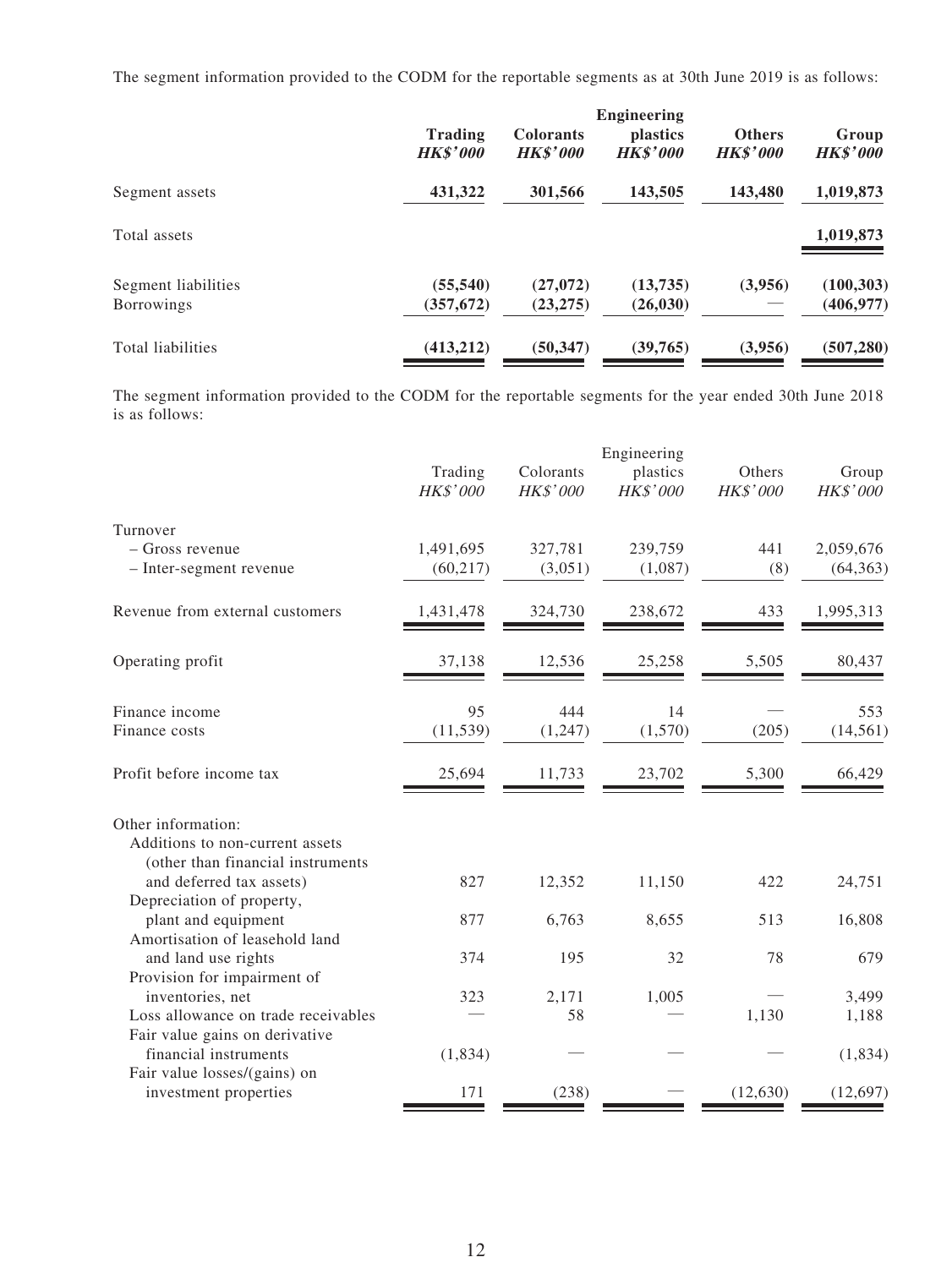The segment information provided to the CODM for the reportable segments as at 30th June 2018 is as follows:

|                     |                 |                 | Engineering     |                 |                 |
|---------------------|-----------------|-----------------|-----------------|-----------------|-----------------|
|                     | Trading         | Colorants       | plastics        | Others          | Group           |
|                     | <b>HK\$'000</b> | <i>HK\$'000</i> | <i>HK\$'000</i> | <b>HK\$'000</b> | <i>HK\$'000</i> |
| Segment assets      | 450,909         | 307,647         | 161,283         | 129,756         | 1,049,595       |
| Total assets        |                 |                 |                 |                 | 1,049,595       |
| Segment liabilities | (89, 916)       | (26, 946)       | (19,257)        | (3,906)         | (140, 025)      |
| <b>Borrowings</b>   | (315, 947)      | (23, 810)       | (27, 896)       | (7,876)         | (375, 529)      |
| Total liabilities   | (405, 863)      | (50, 756)       | (47, 153)       | (11, 782)       | (515, 554)      |

The entity is domiciled in Hong Kong. The revenue from external customers from Hong Kong for the year ended 30th June 2019 is approximately HK\$950,763,000 (2018: HK\$987,243,000), and the total of its revenue from external customers from other locations (mainly Mainland China) is approximately HK\$901,917,000 (2018: HK\$1,008,070,000).

At 30th June 2019, the total of non-current assets other than financial instruments and deferred tax assets located in Hong Kong is approximately HK\$179,050,000 (2018: HK\$169,796,000), and the total of these noncurrent assets located in other locations (mainly Mainland China) is approximately HK\$116,704,000 (2018: HK\$122,761,000).

#### **4. Rental income**

|               | 2019            | 2018     |
|---------------|-----------------|----------|
|               | <b>HK\$'000</b> | HK\$'000 |
| Rental income | 7.442           | 6,603    |

Outgoings in respect of investment properties that generate rental income amounted to approximately HK\$362,000 (2018: HK\$1,656,000).

#### **5. Other gains, net**

|                                                                                  | 2019<br><b>HK\$'000</b> | 2018<br>HK\$'000 |
|----------------------------------------------------------------------------------|-------------------------|------------------|
| Fair value gains on investment properties                                        | 16,009                  | 12,697           |
| Fair value gains/(losses) on forward foreign exchange contracts held for trading |                         |                  |
| – Realised                                                                       | 1,769                   | 1,834            |
| – Unrealised                                                                     | (74)                    |                  |
| Gain on disposal of a subsidiary                                                 |                         | 398              |
| Government grant (Note)                                                          | 1,418                   | 1,148            |
| Net exchange gains                                                               | 481                     | 24               |
| Others                                                                           | 31                      |                  |
|                                                                                  | 19,634                  | 16,101           |

Note:

Pursuant to Mainland China local government policies, the Group received government grant amounted to cash of RMB1,248,000 (2018: RMB964,000), equivalent to approximately HK\$1,418,000 (2018: HK\$1,148,000), from Mainland China local government authorities to support the operations in certain Mainland China regions with no special conditions attached.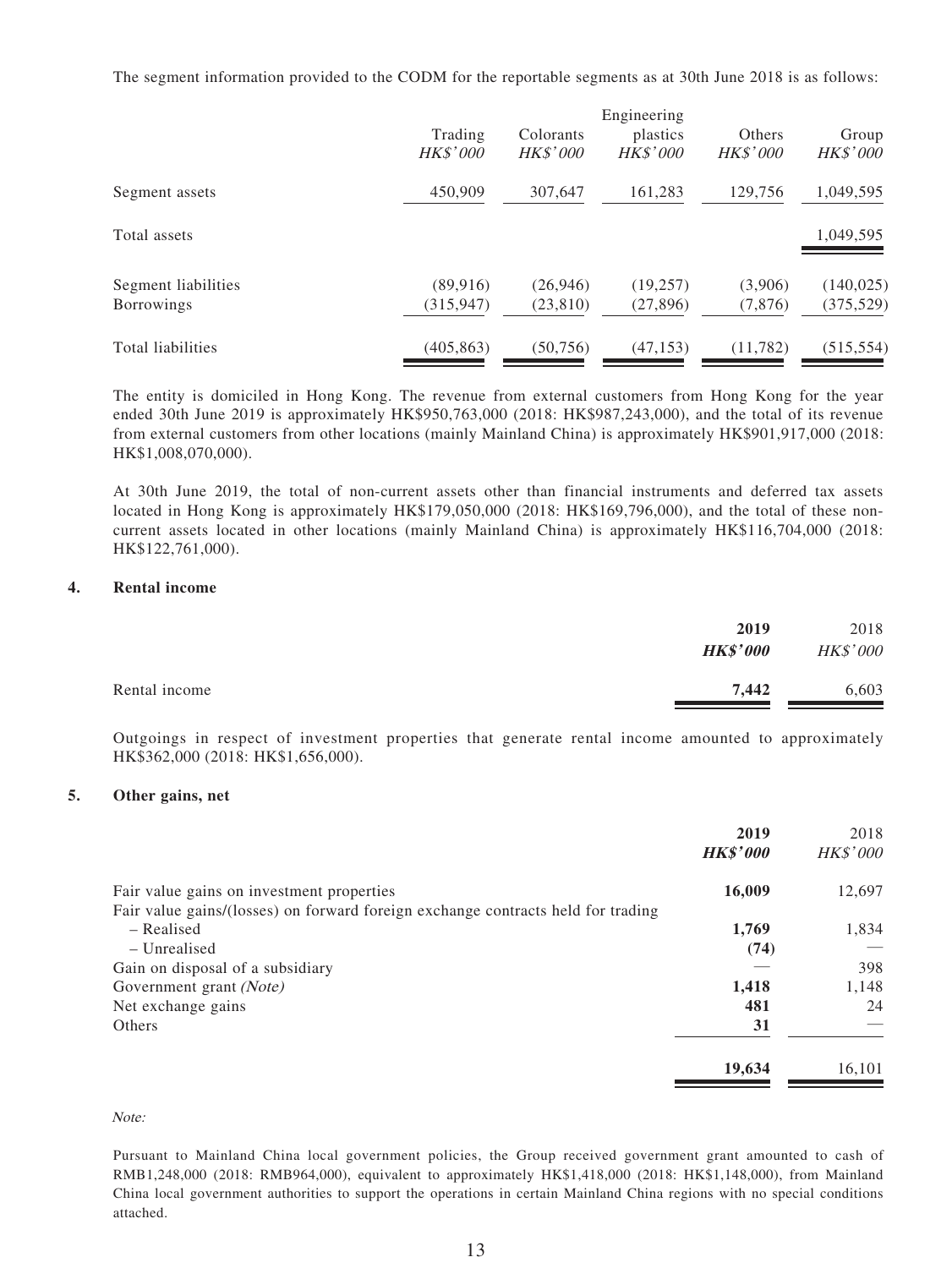|                                                                     | 2019            | 2018            |
|---------------------------------------------------------------------|-----------------|-----------------|
|                                                                     | <b>HK\$'000</b> | <b>HK\$'000</b> |
| Cost of inventories sold excluding manufacturing costs              | 1,561,561       | 1,646,422       |
| Amortisation of leasehold land and land use rights                  | 653             | 679             |
| Auditor's remuneration                                              |                 |                 |
| - Audit services                                                    | 2,310           | 2,285           |
| - Non-audit services                                                | 603             | 542             |
| Depreciation of property, plant and equipment                       | 18,414          | 16,808          |
| Loss allowance on trade receivables                                 | 126             | 1,188           |
| Provision for impairment of inventories, net                        | 4,884           | 3,499           |
| Gain on disposal of property, plant and equipment                   | (67)            | (108)           |
| Employee benefit expenses, including Directors' emoluments          | 131,149         | 138,160         |
| Operating lease rentals in respect of land and buildings            | 10,450          | 9,361           |
| Repairs and maintenance expenses                                    | 4,038           | 5,850           |
| Transportation and packaging expenses                               | 26,137          | 30,164          |
| Travelling and office expenses                                      | 9,141           | 9,323           |
| Utility expenses                                                    | 13,782          | 15,215          |
| Other expenses                                                      | 63,756          | 58,192          |
| Total cost of sales, distribution costs and administrative expenses | 1,846,937       | 1,937,580       |
| Representing:                                                       |                 |                 |
| Cost of sales                                                       | 1,659,821       | 1,741,381       |
| Distribution costs                                                  | 77,352          | 80,493          |
| Administrative expenses                                             | 109,764         | 115,706         |
|                                                                     | 1,846,937       | 1,937,580       |
| <b>Finance income and costs</b>                                     |                 |                 |
|                                                                     | 2019            | 2018            |
|                                                                     | <b>HK\$'000</b> | HK\$'000        |
| Finance income:                                                     |                 |                 |
| - Interest income from bank deposits                                | 1,043           | 553             |
|                                                                     | 1,043           | 553             |
| Finance costs:                                                      |                 |                 |
| - Interest on bank borrowings                                       | (17, 013)       | (13,086)        |
| - Net exchange loss on financing activities                         | (2, 152)        | (1, 475)        |
|                                                                     | (19, 165)       | (14, 561)       |
| Finance costs, net                                                  | (18, 122)       | (14,008)        |
|                                                                     |                 |                 |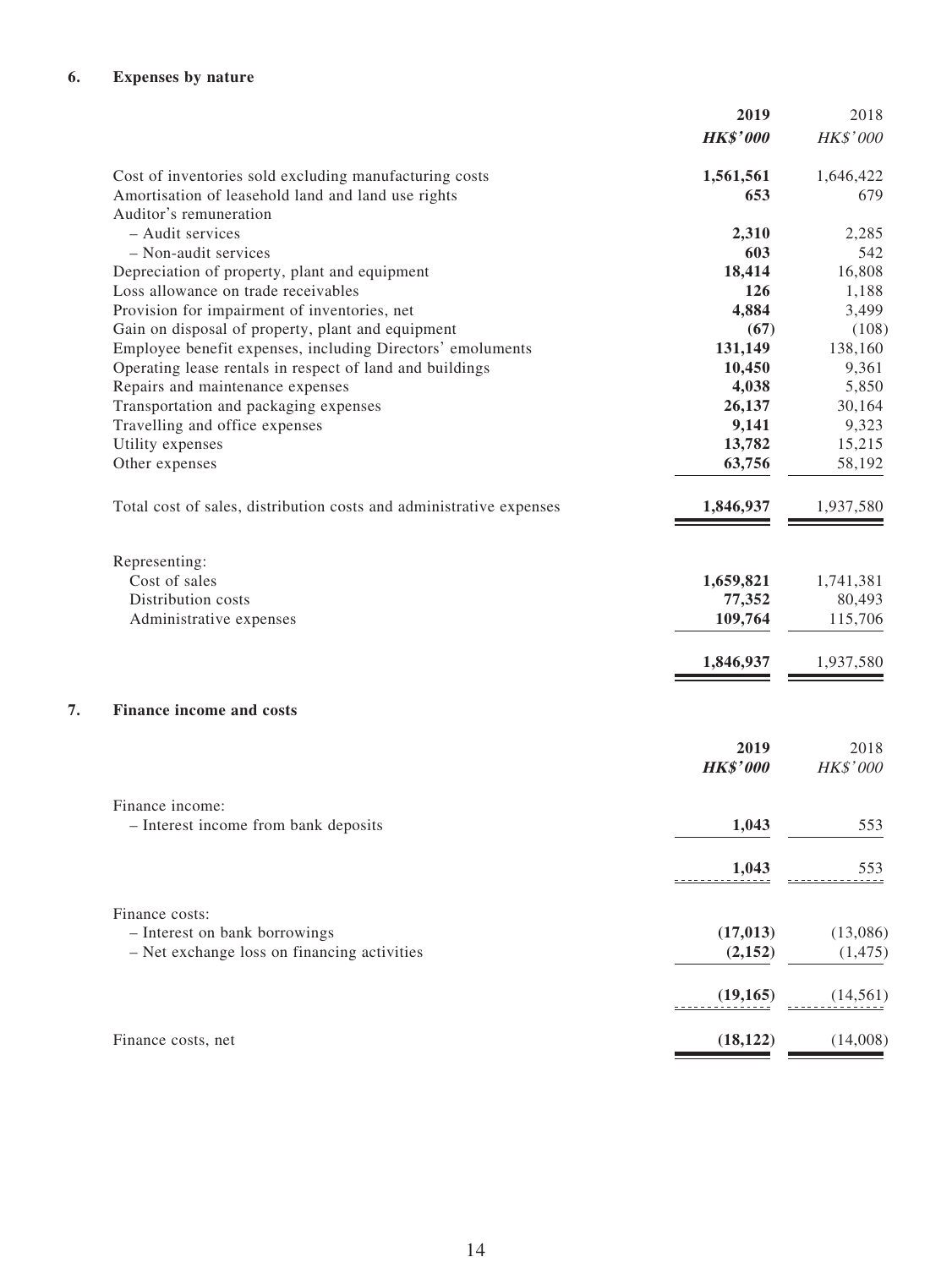### **8. Income tax expense**

Hong Kong profits tax has been provided for at the rate of 16.5% (2018: 16.5%) on the estimated assessable profit for the year. Taxation on the Group's subsidiaries established and operate in Mainland China have been calculated on the estimated assessable profit for the year at the rate of 25% (2018: 25%), other than a subsidiary in Dongguan which was certified as High and New Technology Enterprises and is entitled to a concessionary tax rate of 15% for three consecutive years from 2018 to 2020. This subsidiary is entitled to re-apply for the preferential tax treatment when the preferential tax period expires.

The amount of income tax charged to the consolidated income statement represents:

|                                                                | 2019<br><b>HK\$'000</b> | 2018<br><b>HK\$'000</b> |
|----------------------------------------------------------------|-------------------------|-------------------------|
|                                                                |                         |                         |
| Current income tax:                                            |                         |                         |
| Hong Kong profits tax                                          | 2,113                   | 2,011                   |
| Mainland China corporate income tax                            | 4,892                   | 16,154                  |
| (Over)/under-provision in prior years                          | (362)                   | 96                      |
|                                                                | 6,643                   | 18,261                  |
| Deferred income tax                                            | (3,224)                 | (1,954)                 |
|                                                                | 3,419                   | 16,307                  |
| <b>Dividends</b>                                               |                         |                         |
|                                                                | 2019                    | 2018                    |
|                                                                | <b>HK\$'000</b>         | HK\$'000                |
| Interim, paid, of Nil (2018: HK1.0 cent) per ordinary share    |                         | 3,692                   |
| Final, proposed, of Nil (2018: HK2.0 cents) per ordinary share |                         | 7,384                   |
|                                                                |                         | 11,076                  |

#### Notes:

**9. Dividends**

- (a) On 26th February 2018, the Directors declared an interim dividend of HK1.0 cent per share, totaling HK\$3,692,000 for the six months ended 31st December 2017, which was paid during the year ended 30th June 2018.
- (b) On 27th September 2018, the Directors proposed a final dividend of HK2.0 cents per share, totalling HK\$7,384,000 for the year ended 30th June 2018, which was paid during the year ended 30th June 2019, and has been reflected as an appropriation of retained earnings for the year ended 30th June 2019.
- (c) On 27th February 2019, the Directors resolved not to declare any interim dividend for the six months ended 31st December 2018.
- (d) On 27th September 2019, the Directors resolved not to declare any final dividend for the year ended 30th June 2019.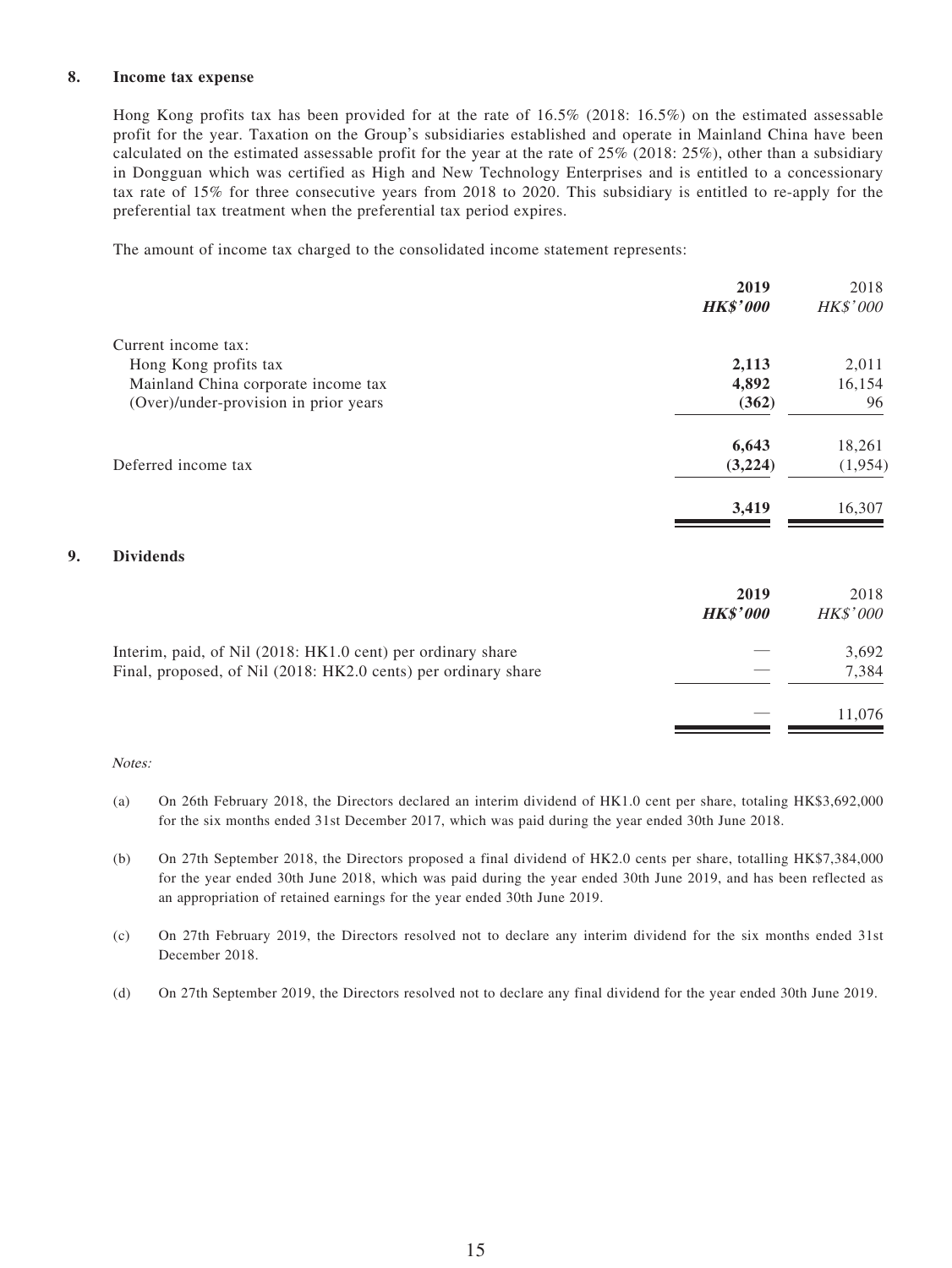### **10. Earnings per share**

### **Basic**

Basic earnings per share is calculated by dividing the profit attributable to equity holders of the Company by the weighted average number of ordinary shares in issue during the year.

|                                                                 | 2019        | 2018        |
|-----------------------------------------------------------------|-------------|-------------|
| Profit attributable to equity holders of the Company (HK\$'000) | 7,806       | 46,171      |
| Weighted average number of ordinary shares in issue             | 369,200,000 | 369,200,000 |
| Basic earnings per share (HK cents per share)                   | 2.11        | 12.51       |

### **Diluted**

Dilutive earnings per share for the years ended 30th June 2019 and 2018 equal basic earnings per share as there was no dilutive potential ordinary share as at the years ended 30th June 2019 and 2018.

### **11. Trade and bills receivables**

|                      | 2019<br><b>HK\$'000</b> | 2018<br><b>HK\$'000</b> |
|----------------------|-------------------------|-------------------------|
| Trade receivables    | 217,103                 | 266,367                 |
| Less: loss allowance | (4,760)                 | (4,389)                 |
|                      | 212,343                 | 261,978                 |
| Bills receivable     | 22,103                  | 22,314                  |
|                      | 234,446                 | 284,292                 |

The carrying amount of trade receivables are denominated in the following currencies:

|            | 2019<br><b>HK\$'000</b> | 2018<br><b>HK\$'000</b> |
|------------|-------------------------|-------------------------|
| HK\$       | 70,042                  | 80,686                  |
| <b>RMB</b> | 113,417                 | 143,429                 |
| <b>USD</b> | 33,644                  | 42,252                  |
|            | 217,103                 | 266,367                 |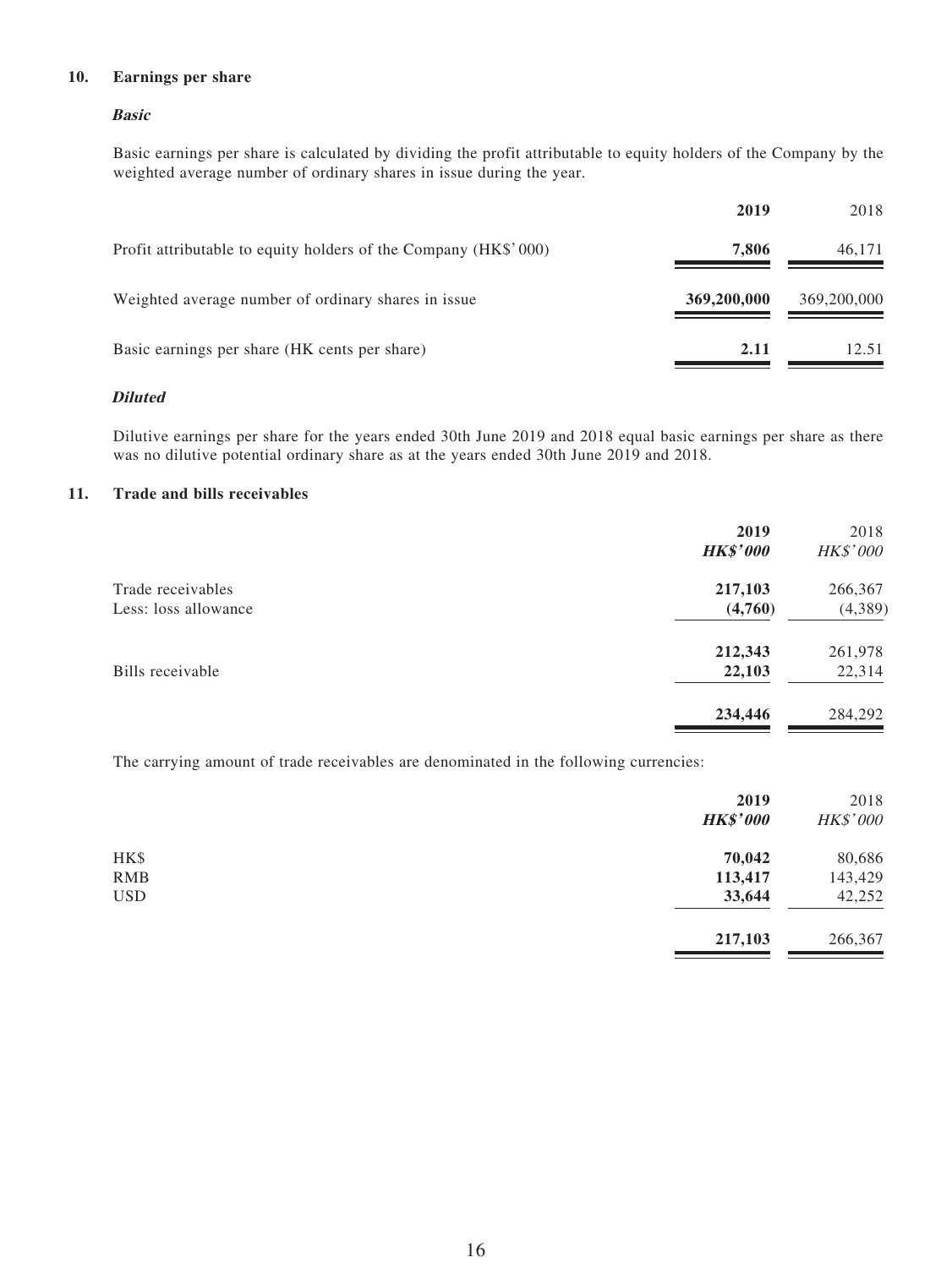The carrying value of trade receivables approximates their fair values.

There is no concentration of credit risk with respect to trade receivables as the Group has a large number of customers.

The majority of the Group's sales were made with credit terms of 30 to 90 days. The remaining amounts are on letter of credit or bank's acceptance bill.

Bills receivable are mainly with maturity period of within 180 days and are denominated in the following currencies:

|            | 2019            | 2018     |
|------------|-----------------|----------|
|            | <b>HK\$'000</b> | HK\$'000 |
| HK\$       | 1,843           | 1,211    |
| <b>USD</b> | 3,904           | 3,507    |
| <b>RMB</b> | 16,356          | 17,596   |
|            | 22,103          | 22,314   |

The carrying value of bills receivable approximates their fair values and there is no recent history of default on bills receivable.

Certain subsidiaries of the Group transferred certain bank's acceptance bills amounting to approximately HK\$10,660,000 (2018: HK\$2,997,000) with recourse in exchange for cash as at 30th June 2019. The transactions have been accounted for as collateralised bank advances.

The maximum exposure to credit risk at the end of the reporting period is the carrying values of the receivables (2018: same). Other than the bank's acceptance bills collateralised as bank advances, the Group does not hold any collateral as security.

#### **12. Trade and bills payables**

The ageing analysis of the trade and bills payables by invoice date is as follows:

|                 | 2019<br><b>HK\$'000</b> | 2018<br><b>HK\$'000</b> |
|-----------------|-------------------------|-------------------------|
| Below 90 days   | 55,454                  | 84,434                  |
| $91 - 180$ days | 13                      | 111                     |
| Over 180 days   | 1,512                   | 1,514                   |
|                 | 56,979                  | 86,059                  |

The carrying values of trade and bills payables approximate their fair values, and are denominated in the following currencies:

|            | 2019<br><b>HK\$'000</b> | 2018<br>HK\$'000 |
|------------|-------------------------|------------------|
| HK\$       | 114                     | 3,402            |
| <b>RMB</b> | 23,962                  | 39,211           |
| <b>USD</b> | 32,903                  | 43,446           |
|            | 56,979                  | 86,059           |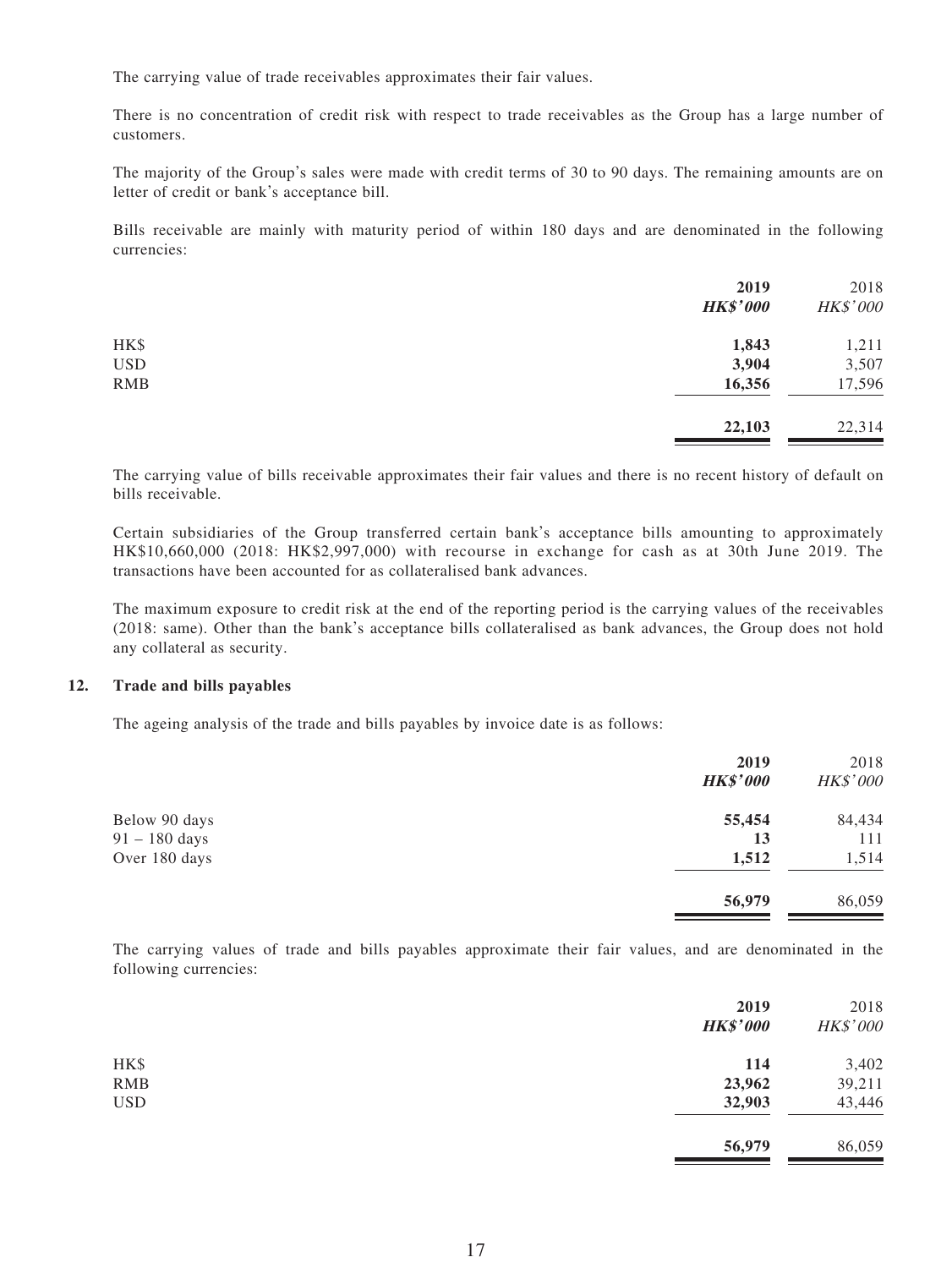### **13. Commitments**

### (a) Capital commitments

At 30th June 2019, the Group had the following capital commitments for addition of property, plant and equipment:

|                                 | 2019<br><b>HK\$'000</b> | 2018<br><b>HK\$'000</b> |
|---------------------------------|-------------------------|-------------------------|
| Contracted but not provided for | 1.221                   | 2,550                   |

#### (b) Commitment under operating leases

As at 30th June 2019, the Group had future aggregate minimum lease payments under non-cancellable operating leases in respect of land and buildings as follows:

|                                                   | 2019<br><b>HK\$'000</b> | 2018<br><b>HK\$'000</b> |
|---------------------------------------------------|-------------------------|-------------------------|
| Not later than one year                           | 4,834                   | 6,391                   |
| Later than one year and not later than five years | 4,322                   | 8,559                   |
|                                                   | 9,156                   | 14,950                  |

Note:

On 15th June 2017, the Group entered into a non-cancellable operating lease agreement with an agent of the local Mainland China government authority to lease an industrial building premise for 5 years with a minimum lease payment of RMB8.5 per square meter. During the non-cancellable lease period, the Group commits an annual tax payment of RMB3,000,000 (equivalent to approximately HK\$3,409,000), including the corporate income tax and value added tax, from its business operation in the region to the local Mainland China government authority. Any shortfall on the committed tax payment would be paid in form of cash to the agent of the local Mainland China government authority. The above lease commitments only include commitments for basic rentals, and do not include commitments for additional rentals payable, if any, when future tax payment falls short of the pre-determined level as it is not possible to determine in advance the amount of such additional rentals.

### **14. Contingent liabilities**

During the year ended 30th June 2016, the Group received a claim from a customer in respect of the sales of alleged defective goods with claim amount approximately RMB5,000,000 (equivalent to approximately HK\$5,682,000).

On 28th August 2018, an appeal (the "Appeal") was lodged with the Wenling City People's Court of Zhejiang Province (the "Court") against the judgement made during year ended 30th June 2018 invalidating the claim. On 7th May 2019, the Court has made a judgement to invalidate the Appeal.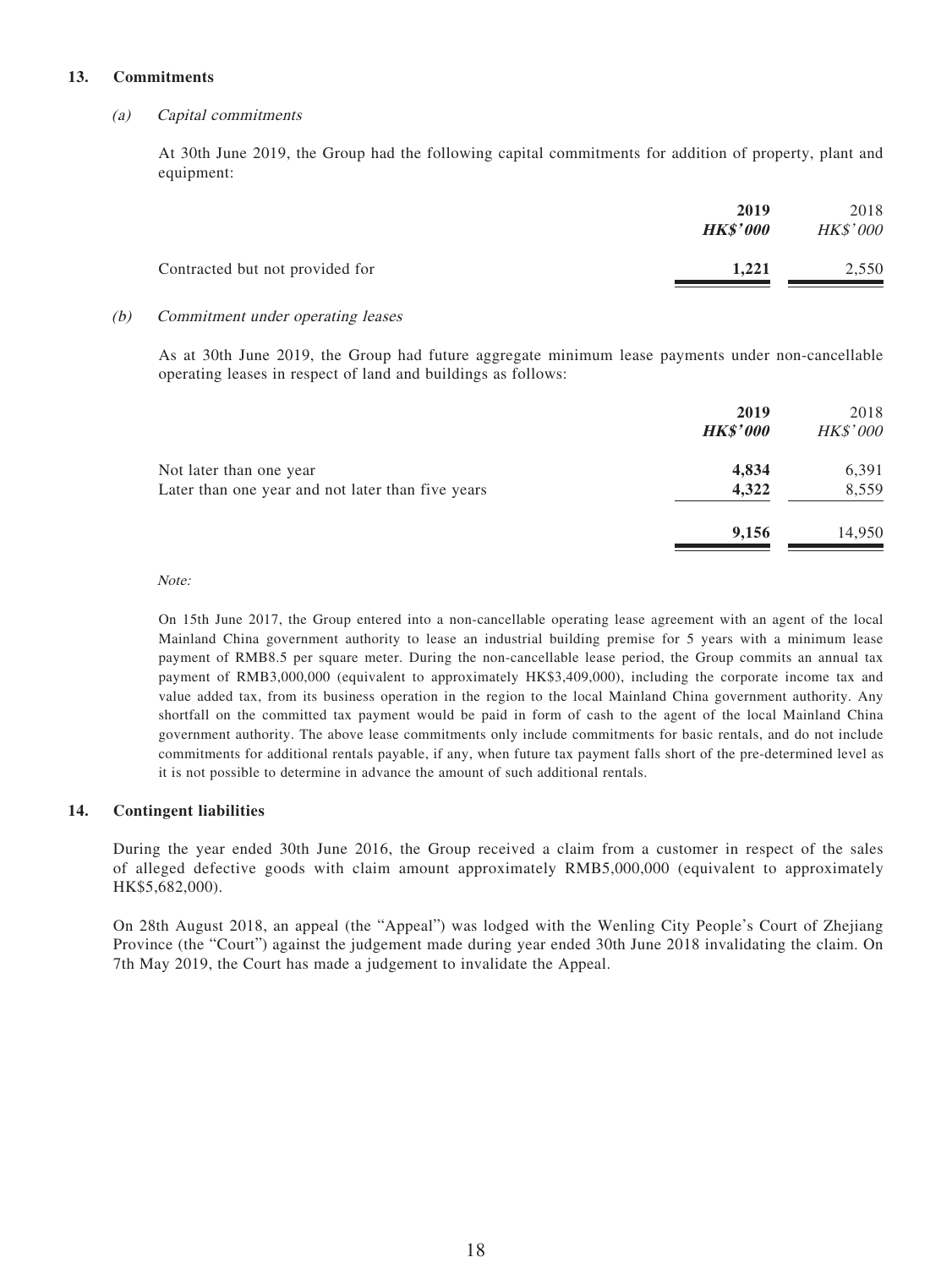# **DIVIDEND**

The Directors have resolved not to declare any final dividend for the year ended 30th June 2019.

### **CLOSURE OF REGISTER OF MEMBERS**

The register of members of the Company will be closed from Monday, 18th November 2019 to Thursday, 21st November 2019 (both dates inclusive) during which period no transfer of shares will be registered for determining the shareholders who are entitled to attend and vote at the forthcoming Annual General Meeting to be held on 21st November 2019. In order to be eligible to attend and vote at the meeting, all properly completed transfer forms accompanied by the relevant share certificates must be lodged with the Company's branch share registrar in Hong Kong, Union Registrars Limited, Suites 3301-04, 33/F., Two Chinachem Exchange Square, 338 King's Road, North Point, Hong Kong not later than 4:00 p.m. on Friday, 15th November 2019.

# **MANAGEMENT DISCUSSION AND ANALYSIS**

### **BUSINESS REVIEW**

During the year under review, though oil price stabilised after plummeting, it still declined when compared with the previous year, and plastic material prices came down correspondingly. As for the macroeconomic environment, with the looming China-US trade war showing no sign of resolving in the near future, overall trade sentiment was adversely affected. Fluctuation of the Renminbi exchange rate and rising production costs in Mainland China also added to the pressure on businesses. To cope with direct impact of the tough operating environment and seeing a dim economic outlook, enterprises were keen to secure orders and opted to compete on product price, thus had profit squeezed. With customers strategically keeping inventory low, the Group was more prudent in taking orders to lower credit risk. Other factors such as higher borrowing costs and price adjustment also bore negatively on the Group's business. Hence, the Group's total turnover for the year ended 30 June 2019 decreased by 7.1% year-on-year to HK\$1,852,680,000 (2018: HK\$1,995,313,000).

Facing such a challenging business environment, the Group strictly implemented cost control measures during the year. However, its overall gross profit and gross profit margin lowered by 24.1% and 2.3 percentage points to HK\$192,859,000 (2018: HK\$253,932,000) and 10.4% respectively. Profit attributable to equity holders of the Company amounted to HK\$7,806,000 (2018: HK\$46,171,000). Basic earnings per share was HK2.11 cents (2018: HK12.51 cents).

To reserve sufficient capital for business development, the Board does not recommend payment of a final dividend for the year.

Among the Group's three major business segments, the colorants, pigments and compounded plastic resins segment stood out in the performance during the year. The government of Mainland China has launched major tax and fee cuts targeting to trim overall tax receipt by RMB2 trillion, in its bid to stabilise economic growth and employment, as well as stimulate domestic consumption. The Group thus strategically strengthened production of high quality sanitary products and has continued to push to enlarge its market share in the food packaging-related product market in Mainland China. It has also actively controlled costs and enhanced the operational efficiency of all its factories. However, sales of automobile application and electric vehicle related products has been inevitably affected by the sluggish global economic environment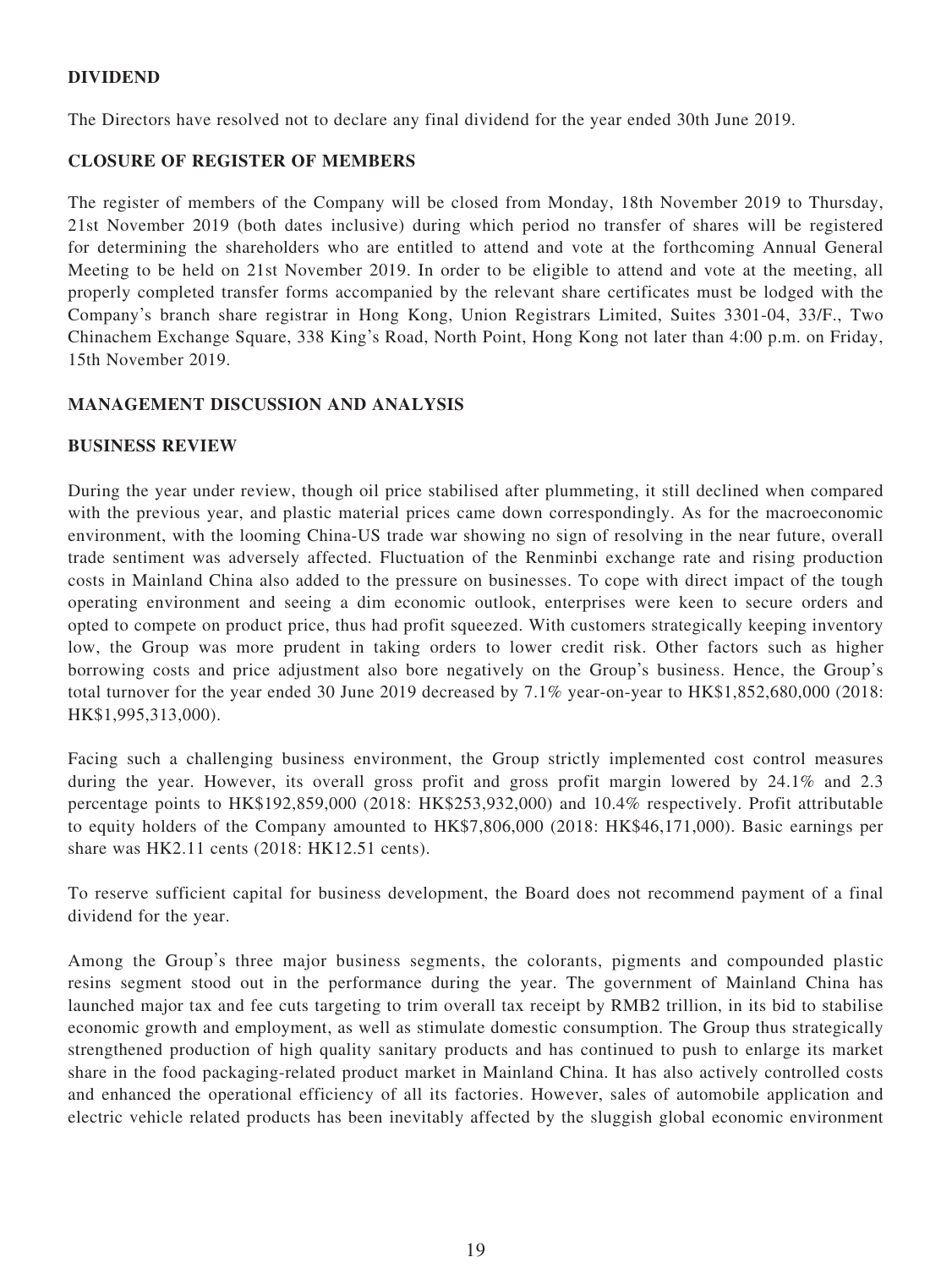and the deadlock of the China-US trade talks. At the Group's appropriate strategies, the business segment recorded turnover of HK\$297,704,000, with gross profit margin down by a slight one percentage point, while profit before taxation surged by 28.5%. Moreover, alive to the strong demand in the Internet-of-Things smart home market in Mainland China, the Group has actively developed related market to open up new income sources and develop new clienteles.

During the year under review, plastic material prices continued to slide rather sharply in particular in the second half year. The drop in oil price, among other factors, continued to affect the profit of the engineering plastic business segment. The weak demand in the Mainland China market did not help either. As a result, turnover of the business segment amounted to HK\$217,874,000, with gross profit margin down by 1.2 percentage points. Profit before taxation reduced by 25.6% to HK\$17,627,000. Heeding the global trade situation, the Group strategically expanded into other export markets. At the same time, it strived to enrich its product mix and actively liaised with end-customers, enabling it to maintain stable income. Going forward, the Group will maintain this strategy and explore opportunities in steady pace to work more closely with end-customers, thereby secure new income sources.

The Group's operational model of rallying and working with world-renowned fast food restaurant chains is mature, bringing in bulk orders of stable volume, enabling the Group to effectively lower inventory risks. However, with the China-US trade war seriously affecting the export markets, affecting negatively the economic environment, customers generally turned conservative in ordering. In addition, with operating costs up due to the Federal Reserve raising interest rate in the first half year, turnover of the plastics trading business segment dropped by 6.6% to HK\$1,337,102,000, while gross profit margin narrowed by approximately 2.4 percentage points and loss before taxation was incurred. Apart from continuing to implement stringent cost control measures, the Group will continue to maintain close ties with existing customers and, with the domestic market for daily use products as promotional focus, apply its best competitive advantages, with the aim of achieving a stable business growth.

### **PROSPECTS**

Looking ahead at the second half of 2019 and the first half of 2020, although the global and Chinese economies will still be uncertain, there are also some favourable conditions which will present opportunities to the industry. For example, oil price is stabilising and interest rate is coming back down. Hence, the management is cautiously optimistic about development of the Group in the future.

Regarding business development, on top of producing conventional home appliances and maintaining stable relationship with large toy companies, the Group has stepped up a direct liaison with end-customers, and put more resources into exploring end-customers of sanitary products, matching the country's policy to promote the domestic consumption market. The Group has also strengthened the development of food contact products, including setting up dedicated production and packaging workshops, investing in special water cooling system to gain the confidence of customers with a high sanitary requirement on colour masterbatch, thereby increase sales to the food, drugs and cosmetics industries.

Moreover, the advent of 5G will open the era of interconnectivity and create business opportunities for different industries. The Group has checked at appropriate time latest market trends, that it may prepare to unearth new income sources. To do so, the Group has strategically worked with new technology providers, investing in research and development together with them to develop high value adding and high margin 5G and smart home products.

To optimise risk management and mitigate the impact of the China-US trade war, the Group is actively pushing to develop business in the Greater Bay Area, while seizing development opportunities in other markets, so as to generate a long-term stable income and improve its overall profitability.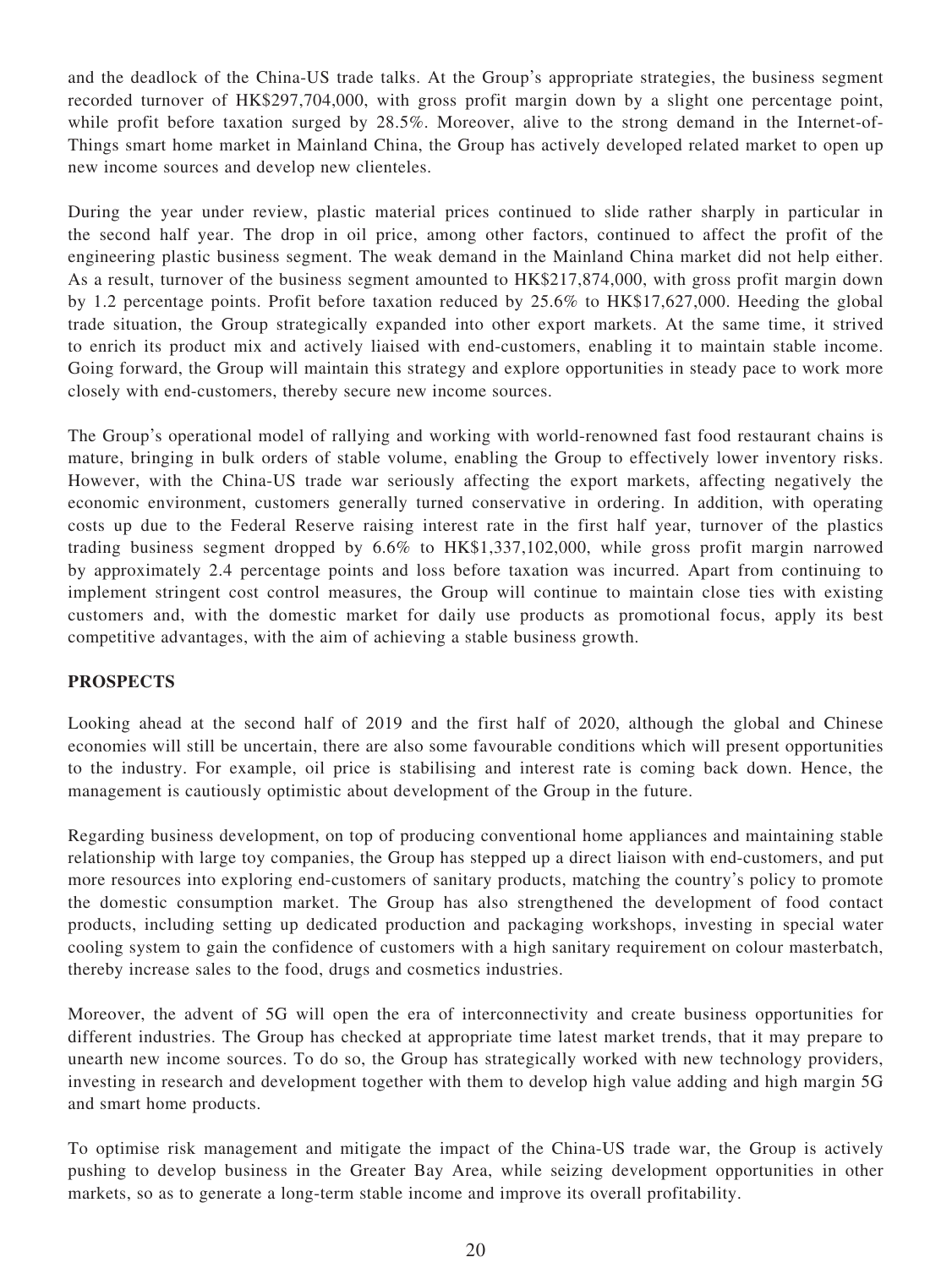As for the cost control, the Group will continue to implement strict cost control measures, including cutting administrative, and distribution and production costs. Furthermore, it will strive to enhance and raise overall administrative efficiency, as well as strengthen the effectiveness of its operations.

In the close to 50 years since set up, the Group has made it through many economic cycles. It has been able to sustain development thanks to its professional management team with years of experience in the industry leading it in overcoming different challenges. As always, the Group will apply its business strategy targeting for strong and stable growth and also practise prudent financial management to the ultimate end of delivering stable business growth and reward to shareholders in the long run.

# **LIQUIDITY AND FINANCIAL RESOURCES**

The Group generally finances its operations with internally generated cashflow and banking facilities provided by its principal bankers. As at 30th June 2019 the Group has available aggregate banking facilities of approximately HK\$586,659,000, of which approximately HK\$397,328,000 have been utilised and were secured by corporate guarantees issued by the Company and legal charges on certain leasehold land and buildings, investment properties and restricted bank deposits in Mainland China and Hong Kong owned by the Group. The Group's cash and bank balances as at 30th June 2019 amounted to approximately HK\$93,601,000. The Group's gearing ratio as at 30th June 2019 was approximately 83.3%, based on the total bank borrowings of approximately HK\$406,977,000 and the shareholders' funds of approximately HK\$488,719,000.

# **FOREIGN EXCHANGE RISK**

The Group's borrowings and cash balances are primarily denominated in Hong Kong dollars, Renminbi and US dollars. The Group's purchases were principally denominated in US dollars. The Group closely monitors currency fluctuations and manages its exchange risk by entering into forward exchange contracts from time to time.

At 30th June 2019, the Group had outstanding commitments in respect of forward contracts in order to manage the Group's exposure in foreign currencies from its operations as follows:

| 2019                                      | 2018            |
|-------------------------------------------|-----------------|
| <b>HK\$'000</b>                           | <b>HK\$'000</b> |
| Sell HK dollars for US dollars<br>156,000 | 148,200         |

### **EMPLOYEE INFORMATION**

As at 30th June 2019, the Group had approximately 659 full-time employees. The Group's emolument policies are formulated on the performance of individual employees and are reviewed annually. The Group has an incentive scheme which is geared to the profit of the Group and the performance of its employees, as an incentive to motivate its employees to increase their contribution to the Group. The Group also provides social or medical insurance coverage, and provident fund scheme (as the case may be) to its employees depending on the location of such employees.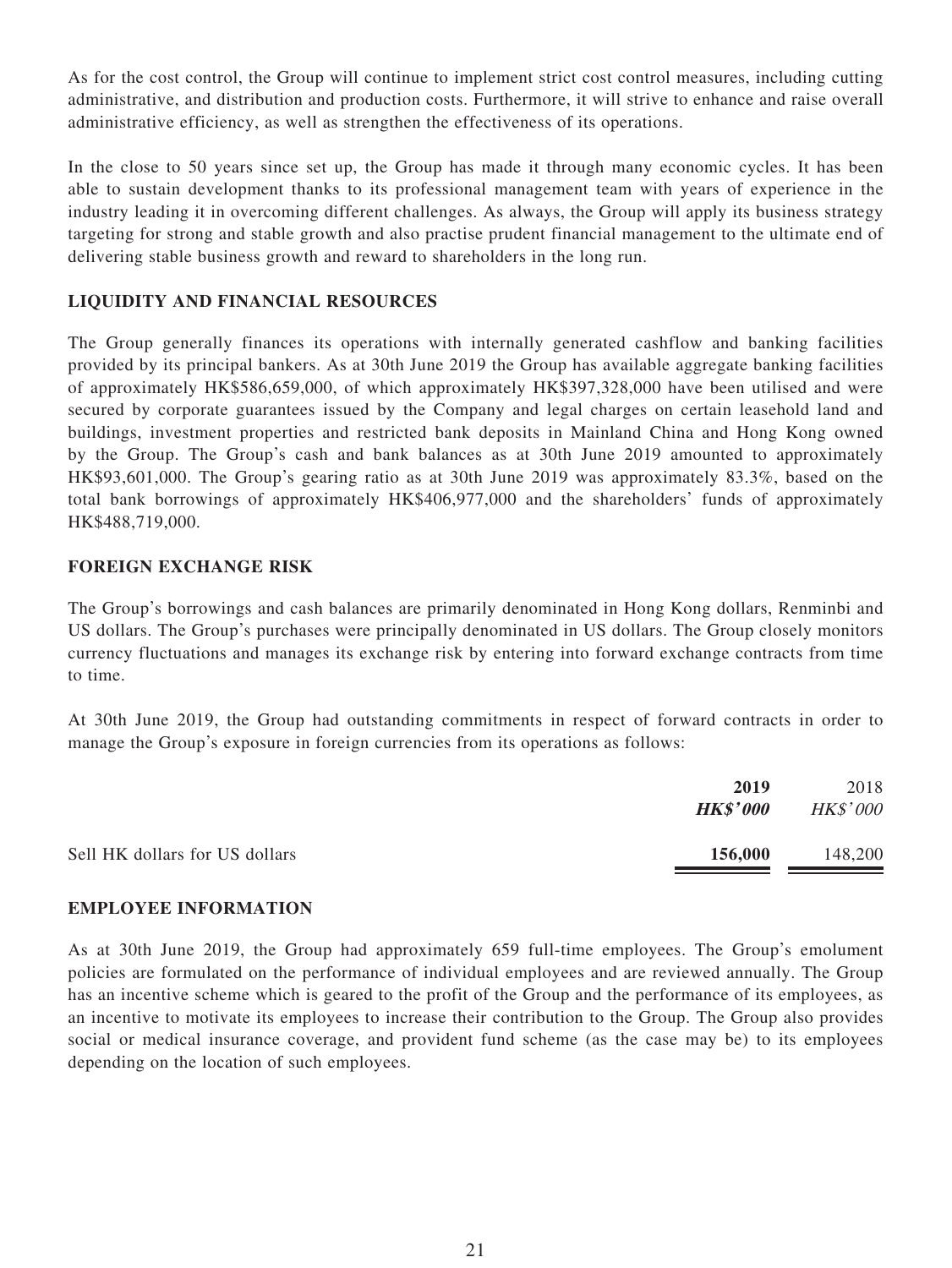# **BASIS OF DETERMINING EMOLUMENT TO DIRECTORS**

The same remuneration philosophy is applicable to the Directors of the Company. Apart from benchmarking against the market, the Company looks at individual competence, contributions and the affordability of the Company in determining the exact level of remuneration for each Director. Appropriate benefits schemes are in place for the Directors similar to those offered to other employees of the Group.

# **PURCHASE, SALE AND REDEMPTION OF THE COMPANY'S LISTED SECURITIES**

The Company has not redeemed any of its shares during the year. Neither the Company nor any of its subsidiaries has purchased or sold any of the Company's listed securities during the year.

# **COMPLIANCE WITH THE MODEL CODE FOR SECURITIES TRANSACTIONS BY DIRECTORS**

The Company has adopted a code of conduct regarding Directors' securities transactions on terms no less exacting than the required standard set out in the Model Code set out in Appendix 10 to the Rules Governing the Listing of Securities (the "Listing Rules") on The Stock Exchange of Hong Kong Limited ("HKSE"). Having made specific enquiry to all Directors of the Company, all Directors have confirmed that they had complied with the required standard set out in the Model Code and the Company's code of conduct regarding Directors' securities transactions during the period.

### **ANNUAL GENERAL MEETING**

The Annual General Meeting of the Company will be held on Thursday, 21st November 2019 and the Notice of Annual General Meeting will be published and despatched in the manner as required by the Listing Rules in due course.

### **CORPORATE GOVERNANCE PRACTICE**

The Company is committed to the establishment of good corporate governance practices and procedures which serve as an important element of risk management throughout the growth and expansion of the Company. The Company emphasises on maintaining and carrying out sound, solid and effective corporate governance principles and structures.

The Company has complied with all the applicable code provisions as set out in Corporate Governance Code and Corporate Governance Report to the Appendix 14 of the Listing Rules (the "CG Code") throughout the year ended 30th June 2019, except for the deviation as mentioned below.

According to the code provision A.2.1 of the CG Code, the roles of chairman and chief executive officer (chief executive for CG Code) should be separate and should not be performed by the same individual. Up to the date of this annual report, the board (the "Board") of directors (the "Directors") of the Company has not appointed any individual to be the chief executive. The roles of the chief executive have been performed collectively by all the executive Directors, including the chairman, of the Company. The Board considers that this arrangement allows contributions from all executive Directors with different expertise and is beneficial to the continuity of the Company's policies and strategies. Going forward, the Board will periodically review the effectiveness of this arrangement and considers appointing an individual as chief executive when it thinks appropriate.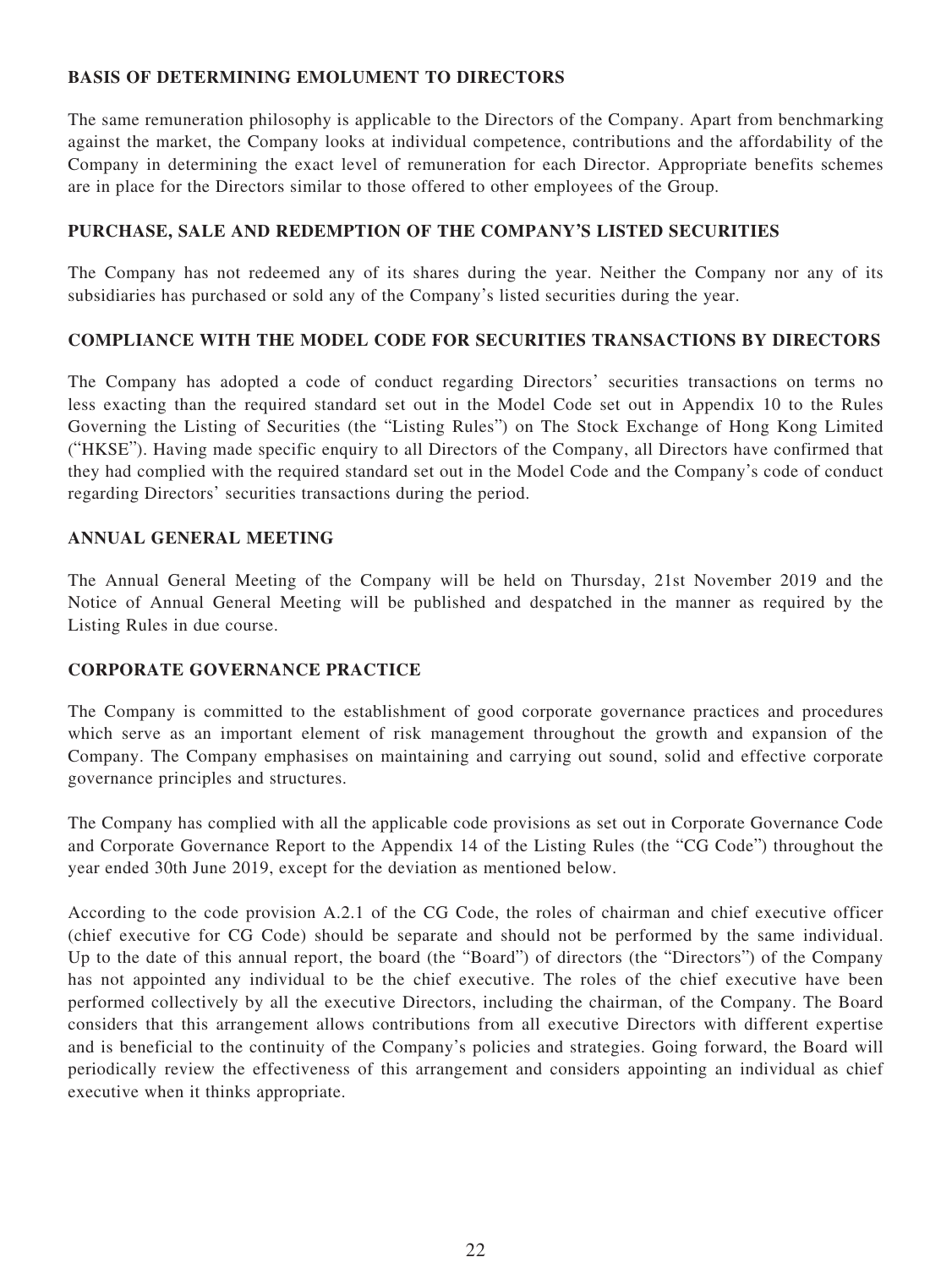# **AUDIT COMMITTEE AND REVIEW OF RESULTS**

The Audit Committee of the Company (the "Audit Committee") provides an important link between the Board and the Company's auditor in matters coming within the scope of the group audit. It also reviews the effectiveness of the external audit and of internal controls and risk evaluation. The Audit Committee comprises three independent non-executive Directors, namely Mr. HO Wai Chi, Paul, Mr. CHAN Dit Lung and Mr. CHING Yu Lung. The Audit Committee has reviewed with management the accounting principles and practices adopted by the Group and discussed internal controls and financial reporting matters including a review of the annual financial statements for the year ended 30th June 2019 with the Directors.

The figures in respect of the Group's consolidated balance sheet as at 30th June 2019, consolidated income statement, consolidated statement of comprehensive income and the related notes thereto for the year ended 30th June 2019 as set out in the results announcement have been agreed by the Group's auditor, PricewaterhouseCoopers, to the amounts set out in the Group's audited consolidated financial statements for the year. The work performed by PricewaterhouseCoopers in this respect did not constitute an assurance engagement in accordance with Hong Kong Standards on Auditing, Hong Kong Standards on Review Engagements or Hong Kong Standards on Assurance Engagements issued by the HKICPA and consequently no assurance has been expressed by PricewaterhouseCoopers on this results announcement.

# **REMUNERATION COMMITTEE**

The Company has formulated written terms of reference for the remuneration committee of the Company (the "Remuneration Committee") which stated clearly its authorities and duties in accordance with the requirements of HKSE. The Remuneration Committee consists of three independent non-executive Directors, namely Mr. HO Wai Chi, Paul, Mr. CHAN Dit Lung and Mr. CHING Yu Lung and an executive Director, Mr. HUI Sai Chung.

The Remuneration Committee is responsible for ensuring formal and transparent procedures for developing remuneration policies and overseeing the remuneration packages of the executive Directors and senior management. It takes into consideration on factors such as salaries paid by comparable companies, time commitment and responsibilities of Directors and senior management. The Remuneration Committee meets at least once a year to assess the performance and review the annual salaries and bonus of the senior executives. The Remuneration Committee held three meetings during the year ended 30th June 2019.

### **NOMINATION COMMITTEE**

A nomination committee of the Company (the "Nomination Committee") was established on 26th March 2012 with written terms of reference in accordance with the requirements of HKSE. The Nomination Committee consists of three independent non-executive Directors, namely Mr. HO Wai Chi, Paul, Mr. CHAN Dit Lung and Mr. CHING Yu Lung and an executive Director, Mr. HUI Sai Chung.